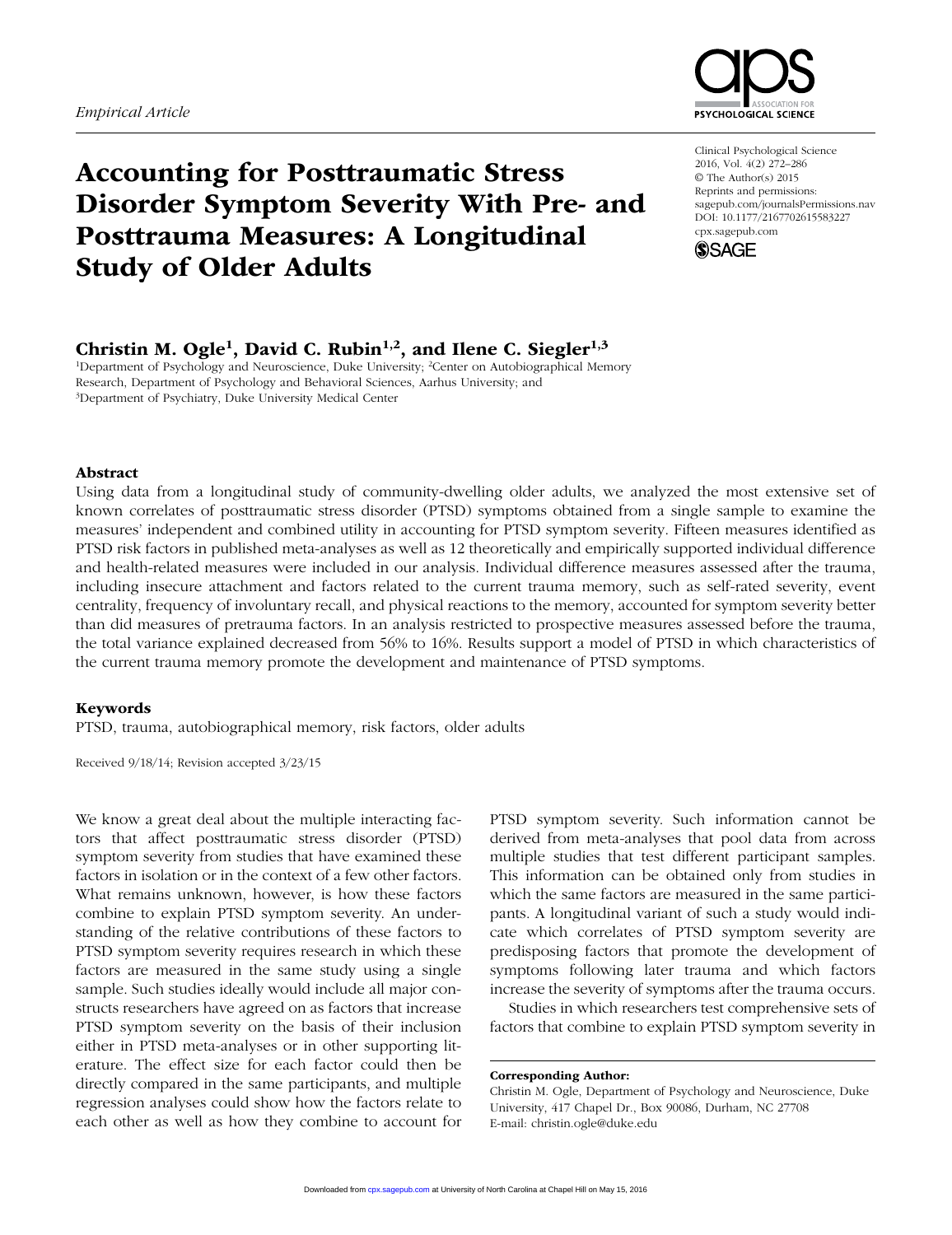a single sample would have important theoretical and clinical value. At a theoretical level, these studies would allow broad classes of factors that are central to theoretical debates concerning PTSD to be compared directly. These include factors that measure properties of the trauma on which a diagnosis is made versus factors that measure an individual's lifetime history of trauma exposure, predisposing factors measured before the trauma occurred versus factors measured during and after the trauma, and factors that are properties of the memory of the trauma versus factors that are stable properties of the individual. Because some of these factors are modifiable after a trauma, such studies would also be of clinical value in that they would provide empirical evidence of factors that are most likely to be important in treating PTSD. Their relative strength in correlating with PTSD symptom severity should indicate the most promising candidates to consider for modification in therapy. If two factors both correlate highly with PTSD severity but not with each other, then combining them in designing a therapy might also be considered.

The type of studies described thus far would not involve exploratory data fishing. The field has and is rapidly accumulating knowledge about PTSD that can be used to guide the selection of factors to be included in such studies. Such studies would also not replace metaanalyses, and each would have the limitations of any single study that includes particular measures assessed in a single sample. However, if several studies of this kind were conducted by research groups with different interests and theoretical biases, the field would have a more advanced scientific understanding of PTSD and stronger empirical knowledge of the factors that might be the most promising candidates for modification in therapy. We offer one such study here as an example of a general method for advancing cumulative knowledge that has major advantages over what currently exists; a method that could help to provide a more adequate empirical base to understand an inherently complex disorder with many causes, effects, and contributing factors.

Data were drawn from a large nonclinical longitudinal study of older adults in their mid-60s, an age-group that is underrepresented in studies of PTSD. Communitydwelling older adults are an ideal population in which to examine factors that influence the development and maintenance of PTSD symptoms because they have lived long enough to potentially be exposed to many types of trauma, they generally have intact cognitive abilities to report their experiences, and they are less likely to be suffering from chronic disease than older generations. Testing older adults also enabled us to examine PTSD symptoms associated with traumatic events experienced at different points throughout the life course, including childhood traumas. This is an important extension of previous research, given that meta-analyses of studies concerning risk factors for PTSD (Brewin, Andrews, & Valentine, 2000; Orth & Weiland, 2006; Ozer, Best, Lipsey, & Weiss, 2003) were restricted to studies of adulthood trauma despite evidence that PTSD symptoms related to early life trauma can persist for decades and cause greater distress than adulthood trauma (Cloitre et al., 2009; Colbert & Krause, 2009; Hiskey, Luckie, Davies, & Brewin, 2008; Ogle, Rubin, & Siegler, 2013a). Testing older adult members of a longitudinal study also enabled us to prospectively examine the relations between factors measured before the target trauma occurred and subsequent PTSD symptom severity, which allowed us to provide a stronger test of the direction of causality.

The factors included in our analyses were selected on the basis of the strength of empirical support for each factor in the extant PTSD literature. We included measures of nearly all constructs examined in meta-analyses of PTSD risk factors<sup>1</sup> (Brewin et al., 2000; Orth & Weiland, 2006; Ozer et al., 2003), including gender, annual family income, education, minority ethnic status, psychiatric history, history of childhood abuse, previous traumas, posttrauma exposure, age at trauma, family history of psychopathology, trauma severity, perceived life threat, hostility, posttrauma social support, and peritraumatic emotional responses. Because the empirical support for each of these constructs has been reviewed in detail in the published meta-analyses, we do not repeat their descriptions here. The only factor that was included in the meta-analyses but not in our study is a measure of peritraumatic dissociation examined by Ozer et al. (2003). However, given that peritraumatic dissociation is a posttrauma assessment of cognition and emotion experienced during the traumatic event, reports of peritraumatic dissociation may also reflect reconstructive processes at the time of recall. Thus, in place of peritraumatic dissociation, we included a measure of the phenomenological properties of an individual's current memory of the trauma that have been linked to elevated PTSD symptoms (reviewed in detail later). It is important to note that this measure does not make claims about what individuals thought or felt in the past. With the exception of peritraumatic dissociation, we tested all constructs that were shown to account for more than 1% of the variance in PTSD symptoms or diagnosis by Brewin et al. (2000), Orth and Wieland (2006), and Ozer et al. (2003) in a single sample.

Our analyses also include measures of several individual difference, trauma memory–related, and behavioral health–related factors that are associated with an elevated risk of PTSD but were not included in the metaanalyses of Brewin et al. (2000), Orth and Weiland (2006), and Ozer et al. (2003) largely because empirical support for these measures has grown substantially in the years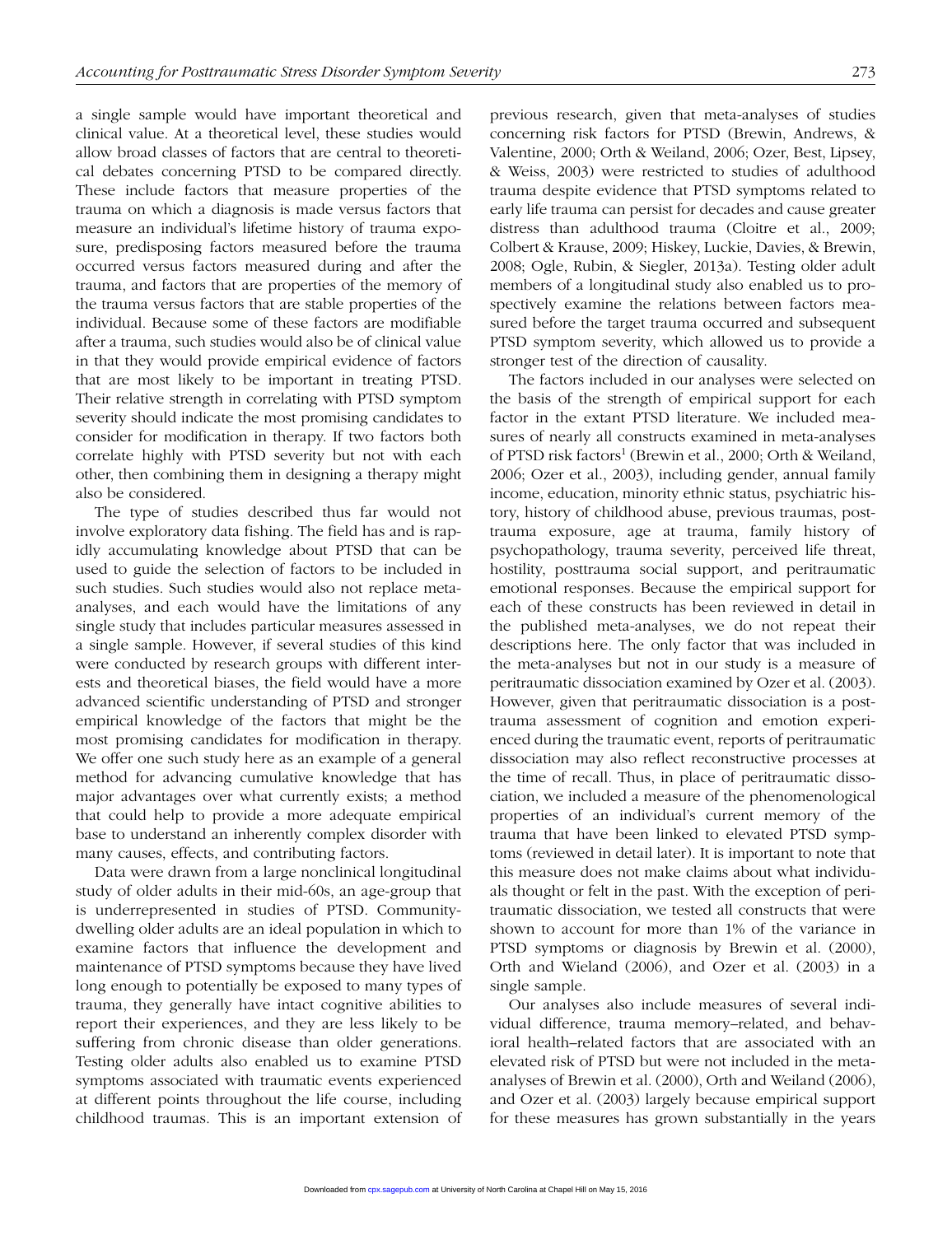since the meta-analyses were completed. Consistent with our goal of developing more comprehensive models of PTSD that take into account accumulating evidence concerning factors that contribute to the disorder, we included 12 of these theoretically and empirically supported measures in our analyses. The addition of these measures to models that also include the risk factors identified in previous meta-analyses allowed us to compare their explanatory power with other factors known to influence the development or maintenance of PTSD symptoms.

Support for the first of these measures, insecure attachment, is drawn from research with diverse clinical and nonclinical samples of trauma-exposed adults, including military veterans (Dieperink, Leskela, Thuras, & Engdahl, 2001; Pietrzak & Cook, 2013; Solomon, Ginzburg, Mikulincer, Neria, & Ohry, 1998), political prisoners (Kanninen, Punamaki, & Quota, 2003), adults with histories of child abuse (Alexander et al., 1998; Muller, Sicoli, & Lemieux, 2000), and survivors of terrorist attacks (Fraley, Fazzari, Bonanno, & Dekel, 2006), in which strong associations have emerged between insecure attachment and elevated PTSD symptom severity. *Attachment anxiety*, one dimension of insecure attachment, is associated with hyperactivating coping strategies that result in the amplification of negative emotional reactions to stressful events and the exaggeration of threats and related distress (Mikulincer & Shaver, 2007; Mikulincer, Shaver, & Pereg, 2003). *Attachment avoidance*, the second dimension of insecure attachment, is characterized by discomfort with intimacy and interpersonal emotional involvement as well as deactivating emotion-regulation strategies that involve efforts to inhibit or minimize perceptions of threat and feelings of distress (e.g., Fraley & Shaver, 1997; Maunder, Lancee, Nolan, Hunter, & Tannenbaum, 2006). Overall, insecure attachment and the maladaptive emotion-regulation strategies associated with it are thought to undermine individuals' abilities to psychologically adapt to traumatic events and increase vulnerability to PTSD symptoms (Mikulincer & Shaver, 2007; Mikulincer, Shaver, & Horesh, 2006). In the present study, we expected both dimensions of insecure attachment to predict greater PTSD symptom severity.

In related research on personality and PTSD, individuals who score higher on measures of neuroticism have also been shown to report elevated levels of PTSD symptoms after exposure to traumatic events (Breslau & Schultz, 2013; Cox, MacPherson, Enns, & McWilliams, 2004; Holeva & Tarrier, 2001; Ogle, Rubin, & Siegler, 2013b; Parslow, Jorm, & Christensen, 2006; Rubin, Boals, & Berntsen, 2008; Rubin, Boals, & Hoyle, 2014; Rubin, Dennis, & Beckham, 2011). Neuroticism, an enduring disposition characterized by high negative affect, is thought to increase the availability of memory for stressful events (Rubin, Berntsen, & Bohni, 2008) and the tendency to interpret neutral or ambiguous stimuli in a negative or threatening manner (Costa & McCrae, 1990). Such information-processing biases may, in turn, promote the development and maintenance of PTSD symptoms (Frazier et al., 2011). In the present study, higher neuroticism was expected to predict greater PTSD symptom severity.

Research concerning individuals' evaluations of their ability to cope with stress has suggested that self-rated coping efficacy is another important source of variability in posttraumatic adjustment. Negative self-evaluations of coping ability have been shown to predict greater posttraumatic distress after a wide range of traumas, including natural disasters (Benight & Harper, 2002), terrorist attacks (Benight et al., 2000), and motor vehicle accidents (Benight, Cieslak, Molton, & Johnson, 2008). In the present study, we expected individuals with a lower perceived ability to cope with stress to report more severe PTSD symptoms.

Event centrality, or the extent to which individuals perceive traumas to be important to their identity and life story, has also emerged as a robust predictor of PTSD symptoms in a wide range of participant samples (Berntsen & Rubin, 2006; Berntsen, Rubin, & Sieger, 2011; Blix, Solberg, & Heir, 2014; Boals, Hayslip, Knowles, & Banks, 2012; Robinaugh & McNally, 2011), even with potentially confounding factors, such as personality, dissociation, anxiety, depression, and type of trauma controlled (Berntsen & Rubin, 2007; Brown, Antonius, Kramer, Root, & Hirst, 2010; Rubin et al., 2014). Greater event centrality is thought to increase PTSD severity by enhancing the emotional salience of the trauma memory as well as the frequency and ease with which the memory comes to mind (Berntsen & Rubin, 2006). Repeatedly reexperiencing the trauma through vivid intrusive memories or flashbacks that are typical of PTSD may also promote integration of the trauma memory into one's autobiographical narrative, thereby increasing the likelihood that the event will be perceived as a highly salient turning point in the life story (Thomsen & Berntsen, 2008).

The remaining trauma memory–related measures included in our analyses concern phenomenological properties of trauma memories. According to the autobiographical memory theory of PTSD (Rubin, Berntsen, & Bohni, 2008), particular properties of trauma memories, including the intensity of individuals' emotional and physical reactions to memories of their trauma as well as the frequency of involuntary recall and voluntary rehearsal, are the central mechanisms that promote the development and maintenance of PTSD symptoms. Support for this theoretical model of PTSD has been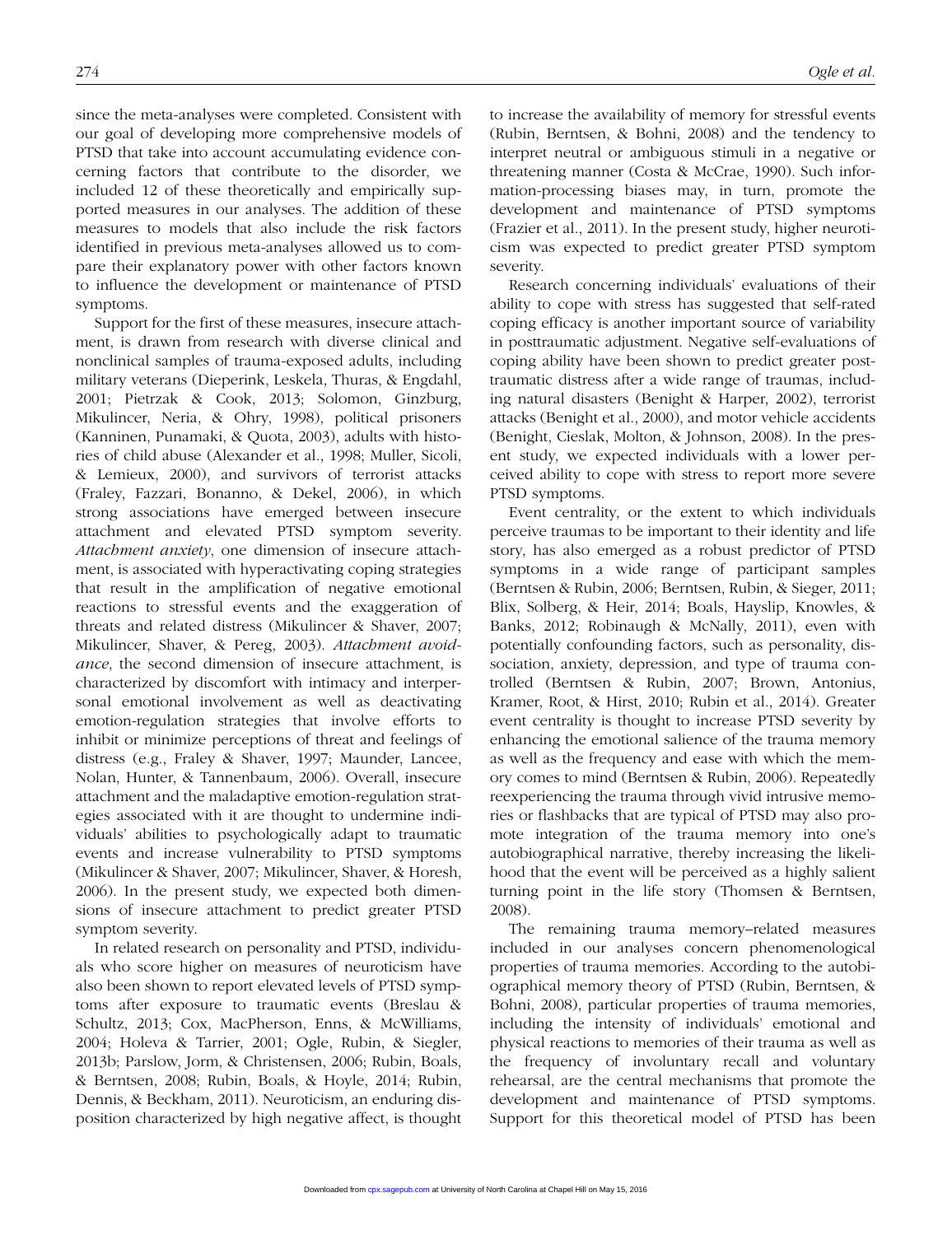found in numerous empirical studies (Berntsen, Willert, & Rubin, 2003; Ogle, Rubin, & Siegler, 2015; Rubin et al., 2011; Rubin, Feldman, & Beckham, 2004; Talarico & Rubin, 2003). On the basis of these findings, we included the following measures in our prediction models: participant ratings of the intensity of their emotional reactions while remembering the trauma (emotional intensity), the extent of their visceral reactions while remembering the trauma (physical reactions), and the frequency of voluntary rehearsal and involuntary recall of their trauma memories.

Three behavioral-health measures were also included in our prediction models on the basis of studies in which researchers have documented their association with PTSD symptoms or diagnosis. The first of these measures, sleep disturbances, has been implicated in both the development and the maintenance of PTSD symptoms. Subjective reports of sleep disturbances after trauma exposure have been shown to predict greater symptom severity (Fairholme et al., 2013) and diagnosis (Harvey & Bryant, 1998; Koren, Amon, Lavie, & Klein, 2002). In addition, prospective longitudinal studies have indicated that sleep disturbances prior to experiencing a traumatic event increase the risk of subsequent PTSD (Koffel, Polusny, Arbisi, & Erbes, 2013; van Liempt, van Zuiden, Westenberg, Super, & Vermetten, 2013; for a review, see Germain, 2013). Collectively, these findings suggest that sleep disturbances may act as a predisposing factor for PTSD, as opposed to their current status as a secondary symptom, perhaps as a result of the impact of impaired sleep on emotion regulation (Harvey, Murray, Chandler, & Soehner, 2011) or fear conditioning (Pace-Schott et al., 2009).

A second behavioral-health measure, lifetime smoking history, was included in our prediction models on the basis of substantial empirical evidence of the frequent co-occurrence of nicotine use and PTSD symptoms and diagnosis (e.g., Fu et al., 2007; McClernon, Calhoun, Hertzberg, Dedert, & Beckham, 2013). Smoking has also been shown to prospectively predict greater PTSD symptom severity (van der Velden, Grievink, Olff, Gersons, & Kleber, 2007). For instance, in a prospective study of emergency rescue workers, smoking independently predicted PTSD symptoms after pretrauma and posttrauma confounding variables, including alcohol consumption and previous trauma exposure, were controlled (van der Velden, Kieber, & Koenen, 2008). Genetic research has further suggested that trauma-exposed individuals with histories of nicotine dependence may be at an increased risk of PTSD (Koenen et al., 2005).

The third behavioral-health measure examined in our prediction models, subjective physical health, was selected on the basis of research that has shown that poor subjective physical health is associated with PTSD symptoms in older adults (Pietrzak, Goldstein, Southwick, & Grant, 2012; van Zelst, de Beurs, Beekham, Deeg, & van Dyck, 2003) and that declines in physical health status can trigger symptoms or precipitate the reemergence of posttraumatic distress (Hiskey et al., 2008; Kaup, Ruskin, & Nyman, 1994). We expected lower subjective physical health to predict greater PTSD symptom severity in the present study. Overall, our ability to examine the associations between PTSD symptoms and health-related variables in relation to other known psychosocial factors associated with PTSD allows us to test a unique and relatively comprehensive model of factors related to PTSD.

In summary, in this study, we examined an extensive set of factors associated with PTSD symptoms or diagnosis to determine the relative contribution of each factor in explaining PTSD symptom severity. Our experimental design enabled us to extend previous meta-analytic research on PTSD risk factors (Brewin et al., 2000; Orth & Wieland, 2006; Ozer et al., 2003) and related studies (e.g., Ehring, Ehlers, & Glucksman, 2008; Kleim, Ehlers, & Glucksman, 2007) in several ways. First, because data for each factor were drawn from a single sample, we were able to examine the isolated contribution of each factor in univariate analyses in the same sample, as well as how the factors combine to predict PTSD symptom severity in multiple regression analyses. Second, consistent with the goal of developing more comprehensive models of PTSD symptom severity that take into account recent accumulating evidence concerning a wide range of factors, our prediction models included 15 factors shown to correlate with PTSD symptom severity in the published PTSD meta-analyses (Brewin et al., 2000; Orth & Wieland, 2006; Ozer et al., 2003), in addition to 12 theoretically and empirically supported individual difference, trauma memory–related, and behavioral-health factors that have received substantial empirical support since the PTSD meta-analyses were published. Third, in contrast to previous researchers who have primarily focused on PTSD symptoms related to specific types of traumas encountered in adulthood (e.g., motor vehicle accidents, assault; Ehring et al., 2008; Kleim et al., 2007), we examined the severity of symptoms linked to a broad range of traumatic events experienced throughout the life course.

Finally, because most of the factors examined in the PTSD meta-analyses (Brewin et al., 2000; Orth & Wieland, 2006; Ozer et al., 2003) were measured after the traumas occurred, the reported associations between the identified risk factors and elevated PTSD symptoms support their role as correlates of PTSD symptoms rather than as causal factors. To address this limitation and to provide a stronger test of the direction of causality between contributing factors and PTSD symptom severity, we used longitudinal data in a second analysis to prospectively examine the relations between a subset of constructs (drawn from the full set of constructs described earlier) measured before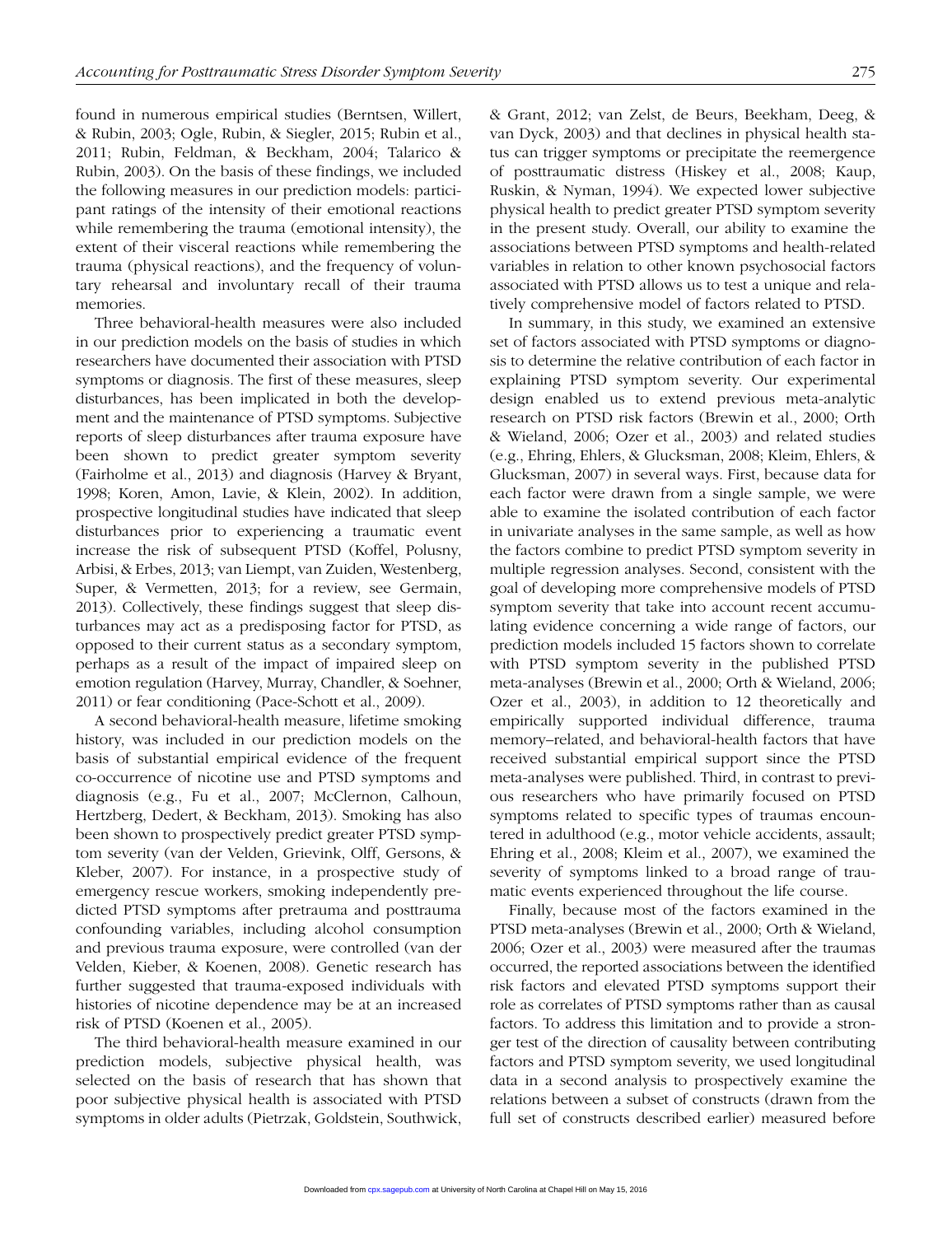the target trauma occurred and subsequent PTSD symptoms. Pretrauma factors shown to have consistent effects on the risk of PTSD by Brewin et al. (2000) and Ozer et al. (2003) include a family history of psychopathology and a history of childhood abuse. In addition to these factors, our prospective analysis included pretrauma assessments of hostility, neuroticism, smoking history, subjective physical health, previous traumas, history of depression diagnosis, and depressive symptoms.

## Method

## *Participants and procedure*

Data were drawn from the University of North Carolina Alumni Heart Study (UNCAHS), a longitudinal mail survey study of students who entered the University of North Carolina, Chapel Hill, in 1964 to 1966 (Siegler et al., 1992). With 13 points of data collection now complete, the UNCAHS contains an extensive archive of data concerning personality, well-being, and disease outcomes. The recruitment procedures, participation rates, and measures of the UNCAHS are detailed elsewhere (Hooker, Hoppmann, & Siegler, 2010) and briefly described here. All waves of the UNCAHS were approved by the Duke University Medical Center institutional review board. Relevant to the present report, on the Wave 13 questionnaire, participants were asked to describe three traumatic events that currently bothered them most, to select a category that best described each traumatic event from the list of events included in the Traumatic Life Events Questionnaire (TLEQ; Kubany et al., 2000), and to report their age at the time of each event. For each of the three traumatic events, participants also completed measures of PTSD symptom severity, event centrality, and the phenomenological properties of the trauma memory.

Participants were selected to be included in the primary analysis sample if they completed the measure of PTSD symptoms at Wave 13 (*n* = 1,186; 76.42% of respondents who participated in Wave 13). The final sample was 61.30% male and 38.70% female with a mean age of 63.43 years  $(SD = 2.78)$  and a mean annual household income of \$70,000 to \$99,999. The sample was also predominantly Caucasian (98.23%). Five participants were African American (0.42%), 2 American Indian (0.17%), 1 Hispanic (0.08%), and 13 (1.10%) declined to report their ethnicity. Approximately 9% had less than a college degree, 20% had bachelor's degrees, 23% had bachelor's degrees plus additional training, 27% had master's degrees, and 22% had advanced degrees. Comparisons of respondents included in the primary analysis sample with those who were excluded from analysis because they declined to provide data on PTSD symptoms indicated that the groups did not differ on demographic characteristics, including education, ethnicity, or income. Participants in the primary analysis sample were slightly older and included more females. (Table S1 in the Supplemental Material available online includes comparisons of included versus excluded respondents on all study variables.)

The prospective analysis was limited to a subset of participants  $(n = 645)$  whose traumas occurred after Wave 7 (1997–1998) and to data from measures assessed up to and including Wave 7. We chose this cutoff because it retained the maximum number of participants in the analysis while enabling us to examine key constructs. The demographic characteristics of the prospective analysis subsample were nearly identical to those reported for participants in the primary analysis (see Table S1 in the Supplemental Material).

# *Measures*

Table S1 in the Supplemental Material provides the dates when each construct was measured in the primary sample and the prospective analysis subsample.

*Adult attachment.* Attachment anxiety and avoidance were assessed at Wave 13 using the 12-item short form of the Experiences in Close Relationships Inventory (ECR-S; Wei, Russell, Mallinckrodt, & Vogel, 2007). Participants rated the extent to which each item generally describes their feelings in close relationships on a 7-point scale ranging from 1 (*disagree strongly*) to 7 (*agree strongly*). Higher scores on the Anxiety and Avoidance subscales indicate greater levels of attachment anxiety and avoidance, respectively. The ECR-S has been shown to have strong psychometric properties, including high test-retest reliability (*r*s at or above .82) and high construct validity (Wei et al., 2007).

*Childhood abuse.* Participants' histories of childhood abuse were assessed using items from the TLEQ (Kubany et al., 2000), a measure of lifetime exposure to potentially traumatic events included in Wave 12. On the TLEQ, participants reported how often they experienced a broad spectrum of events capable of producing PTSD symptoms, with responses provided on a 7-point scale from 0 (*never*) to 6 (*more than 5 times*), and their age at the worst occurrence of each event type. The TLEQ has strong psychometric properties and high convergent validity with structured clinical interviews (Kubany et al., 2000). Items concerning childhood physical abuse and sexual assault were combined to create a dichotomous measure of childhood abuse.

*Coping.* Perceived coping ability was assessed at Wave 13 using a measure of health and well-being in late and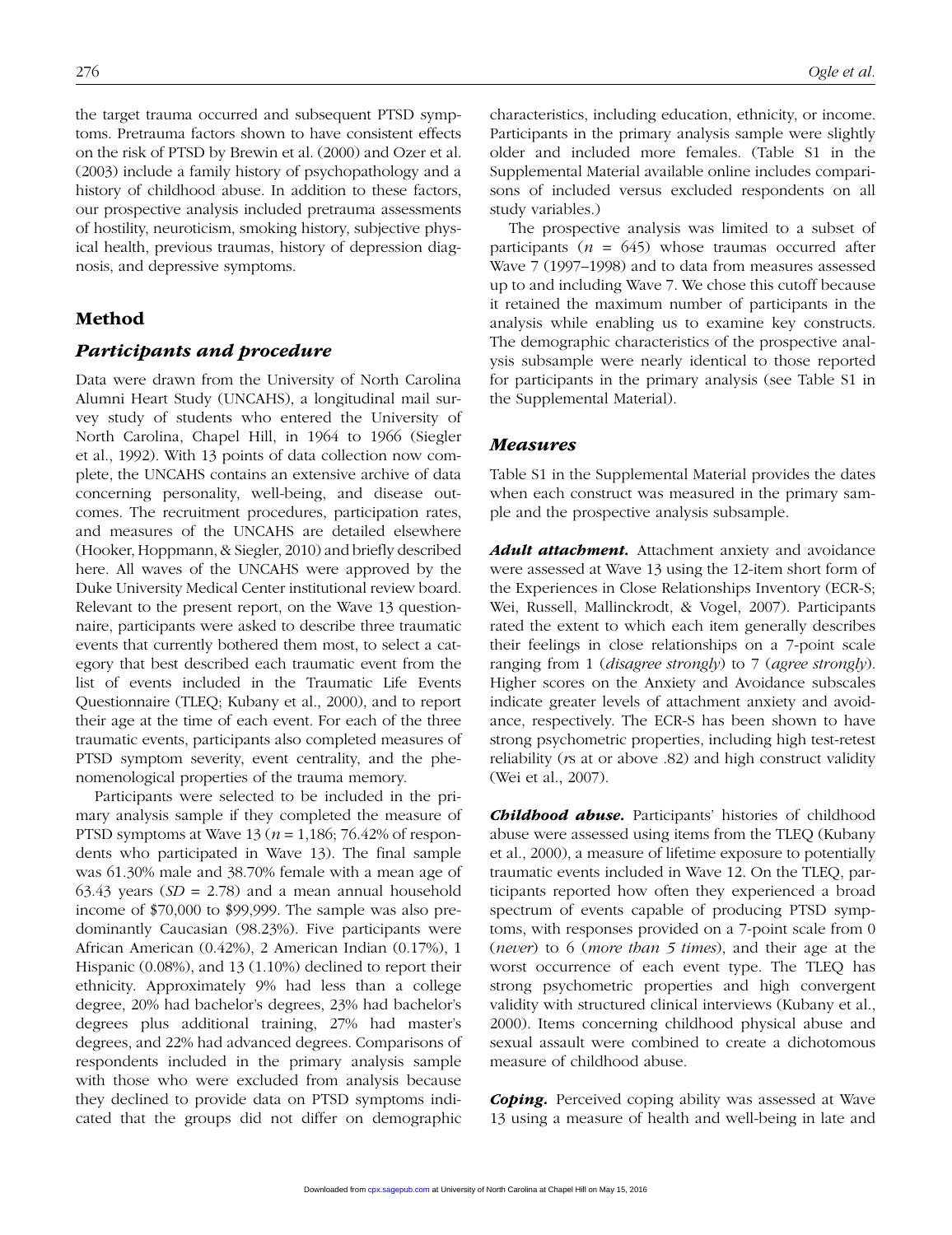middle age (Siegler, 2004). Respondents rated their "current ability to cope with stress" on a 4-point scale ranging from 1 (*poor*) to 4 (*excellent*).

*Demographic characteristics.* Education was coded using an 8-point scale from 1 (*less than a high school diploma*) to 8 (*doctorate/law/medical degree*). Minority ethnic status  $(1 =$  ethnic minority,  $0 =$  Caucasian) and female gender  $(1 = \text{female}, 0 = \text{male})$  were dichotomously coded.

**Depression.** Depressive symptoms were measured in the primary analysis sample at Wave 11 using the Prime MD (Kroenke, Spitzer, & Williams, 2001), a commonly used screening tool for depression. Nine symptoms during the past 2 weeks are rated on 4-point scales ranging from 0 (*not at all*) to 3 (*nearly every day*). Total scores higher than 11 indicate major depressive disorder. Depressive symptoms in the prospective analysis subsample were measured at Wave 6 by the Center for Epidemiological Studies Depression Scale (CES-D; Radloff, 1977). Respondents rated how often they experienced 20 depressive symptoms in the previous week on 4-point scales from 0 (*rarely or none of the time*) to 3 (*most or all of the time*). Total scores higher than 21 indicate possible major depressive disorder.

Participants reported their history of depression diagnosis at every wave of the UNCAHS except Wave 9. Participants were dichotomously classified as with  $(= 1)$ or without  $(= 0)$  a history of depression diagnosis on the basis of these cumulative reports. Reports of depression diagnoses prior to Wave 8 were included in the prospective analysis.

**Event centrality.** The Centrality of Event Scale (CES; Berntsen & Rubin, 2006) assesses the extent to which a trauma forms a central component of personal identity, a turning point in the life story, and a reference point for everyday inferences. Items are rated on 5-point scales ranging from 1 (*totally disagree*) to 5 (*totally agree*). Respondents completed the seven-item short version of the CES at Wave 13. Mean scores are reported.

*Hostility.* Hostility was measured at Wave 11 using a 37-item version of the Cook-Medley Hostility Scale (Cook & Medley, 1954) that included four subscales (i.e., Cynicism, Hostile Attitude, Hostile Attribution, Aggressive) derived by Barefoot, Dodge, Peterson, Dahlstrom, and Williams (1989). The prospective analysis included hostility data collected at Wave 2 for original UNCAHS members and at study enrollment (1992) for spouses.

*Maternal and paternal psychopathology.* Data concerning maternal and paternal psychiatric history were drawn from Wave 10. Participants reported whether their mother and father were ever diagnosed with depression or anxiety.

*Neuroticism.* Neuroticism measured using the NEO Personality Inventory (NEO-PI; Costa & McCrae, 1992) at Wave 7 was analyzed. Raw scores were converted to *t* scores based on adult combined-sex norms. The NEO-PI has strong psychometric properties (Cronbach's α = .92) and is well validated (Costa & McCrae, 1992).

*Phenomenological properties of trauma memories.* Phenomenological properties of trauma memories were assessed at Wave 13 using the Autobiographical Memory Questionnaire (AMQ; Rubin, Schrauf, & Greenberg, 2003, 2004). Questions concerning processes involved in remembering an event are rated on 7-point scales from 1 (*not at all*) to 7 (*completely*). In the UNCAHS, participants were asked to complete the AMQ while they recalled their target trauma. Our analyses included four items from the AMQ that correlate consistently with PTSD symptom severity (Rubin et al., 2011), including emotional intensity ("While remembering the event, the emotions that I feel are extremely intense"), physical reaction ("While remembering the event, I had a physical reaction [laughed, felt tense, felt sweaty, felt cramps or butterflies in my stomach, my heart pounded or raced, etc.]"), voluntary rehearsal ("Since it happened, I have willfully thought back to the event in my mind and thought about it or talked about it"), and involuntary recall ("Has the memory of the event suddenly popped in your thoughts by itself—that is, without having attempted to remember it?").

*Previous traumas and posttrauma exposure.* The TLEQ (Kubany et al., 2000) was used to assess lifetime exposure to potentially traumatic events at Wave 12. Events that occurred before and after the target trauma (excluding childhood abuse) were summed separately to create indices of previous traumas and posttrauma exposure.

*PTSD symptom severity.* The PTSD Checklist–Stressor Specific Version (PCL-S; Weathers, Litz, Huska, & Keane, 1994), a 17-item PTSD screening instrument, was used to measure PTSD symptom severity at Wave 13. Using 5-point scales from 1 (*not at all*) to 5 (*extremely*), respondents indicated the extent to which a specific event produced each of the B, C, and D *Diagnostic and Statistical Manual of Mental Disorders* (4th ed., text rev.; *DSM–IV– TR*; American Psychiatric Association, 2000) PTSD symptoms during the previous month. The PCL-S has strong psychometric properties (Blanchard, Jones-Alexander, Buckley, & Forneris, 1996) and high diagnostic agreement with the Clinician-Administered PTSD Scale (Blake et al., 1990).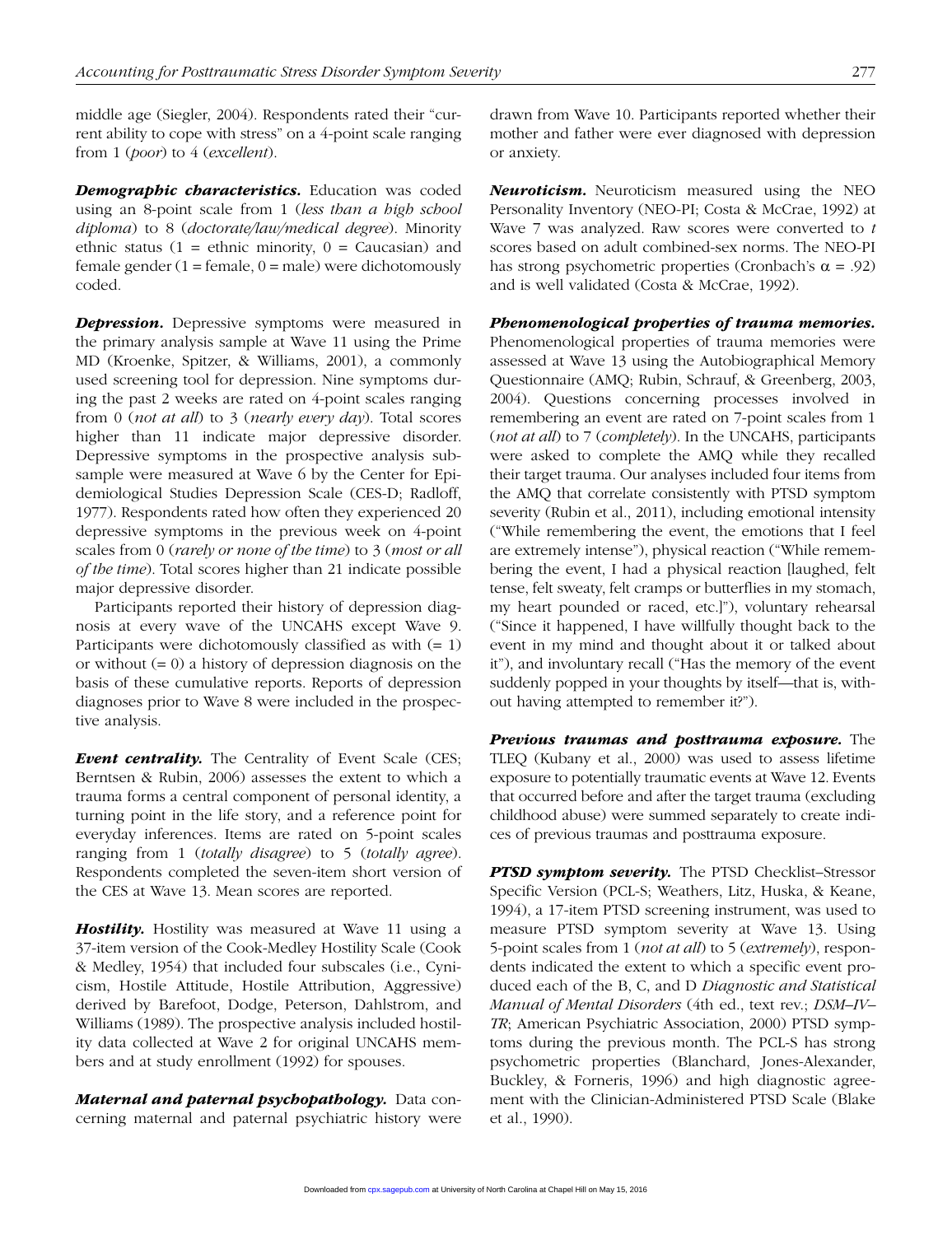*Self-reported* DSM–IV–TR *A1 and A2 PTSD criteria.* Participants rated their trauma using the *DSM–IV– TR* A1 ("Did the event involve actual or threatened death, serious injury, or threat to the physical integrity of yourself or others?") and A2 ("Did you experience intense fear, helplessness, or horror when it happened?") PTSD criteria at Wave 13. These measures are comparable with the indices of perceived life threat and peritraumatic emotional response examined by Ozer et al. (2003).

*Self-reported event severity.* Event severity was assessed using the Four Kinds of Damages Scale (Rubin & Feeling, 2013) at Wave 13. Using 7-point scales ranging from 1 (*negligible*) to 7 (*as much as any event I could imagine*), participants answered questions concerning the extent of physical, emotional, financial, and future damage caused by the trauma. Total scores were analyzed.

**Sleep disturbances.** The frequency of various types of sleep disturbances was assessed at Wave 12. On 3-point scales ranging from 0 (*never*) to 2 (*almost all of the time*), participants rated how often they experienced trouble falling asleep, waking during the night, waking too early, restless sleep, and daytime drowsiness during the past month. Summed scores were analyzed.

*Smoking history.* Lifetime smoking history was assessed at Waves 1, 3, 6, 9, and 13 of the UNCAHS. Participants were dichotomously coded as ever smoked  $(= 1)$  or never smoked  $(= 0)$  on the basis of these cumulative reports. Smoking history up to and including Wave 6 was included in the prospective analysis.

*Social support.* Posttrauma social support was assessed at Wave 13 using a measure of health and well-being in late and middle age (Siegler, 2004). Respondents rated the support they receive from persons close to them on a 4-point scale from 1 (*poor*) to 4 (*excellent*).

**Subjective physical health.** Respondents rated their current health on a 4-point scale ranging from 1 (*poor*) to 4 (*excellent*) at Wave 13. The prospective analysis included ratings of subjective physical health collected at Wave 6.

# *Data analysis*

We used multiple imputation (Rubin, 1987) to manage missing data (see Table S1 in the Supplemental Material for frequencies of missing values for each study variable). Results from each of 10 imputed data sets were combined to produce a single set of estimates and standard errors. Our analyses focused on the traumatic event with the highest PCL-S total severity score for each participant. We first report zero-order correlations between each construct and PTSD symptom severity to provide measures of effect size that can be compared with existing PTSD metaanalyses. Next, predictors were tested in a stepwise multiple regression model to identify those that explain unique variance in PTSD symptom severity. Multiple regression was selected as our analysis strategy because it best fits the limits of our data set, which contains only one measure or standardized scale for most of the PTSDrelated factors included in the present study. Given that no overarching theory currently exists to explain how these factors combine to account for variability in posttraumatic stress reactions, multiple regression also best fits the limits of our current empirical knowledge. In the prospective analysis, predictors were restricted to pretrauma measures among a subset of participants whose traumas occurred after Wave 7 to provide a stronger test of the direction of causality between predictors and PTSD symptom severity. In each model, all variables significant in the univariate analyses at  $p \leq 0.05$  were entered and deleted using backward elimination with probability-to-remove set to .05. The level of multicollinearity in the models was low (variance inflation factors at or below 1.79).

## Results

The events included in the analyses represented a wide range of potentially traumatic events. Prevalence rates were highest for unexpected death of a loved one (24.87%), followed by life-threatening personal illness (10.46%), life-threatening or disabling accident or illness of a loved one (10.12%), accident that badly injured self or killed someone (6.07%), motor vehicle accident that badly injured self or killed someone (5.82%), natural disaster that badly injured self or killed someone (3.96%), warfare or combat (2.11%), death threat (1.43%), childhood physical abuse (1.35%), childhood sexual abuse (1.18%), and witnessing childhood family violence (1.01%). Less than 1% of the sample reported each of the following events: experiencing or witnessing an armed robbery, physical assault by a stranger, witnessing assault or murder, physical assault by a partner, adulthood sexual assault, being stalked, and nonlive-birth pregnancy. In addition, 23.61% of participants reported a life-threatening or highly disturbing event that did not fit these categories, 1.26% reported an experience they did not wish to name, and 3.1% of respondents did not select a category for their trauma. The mean PCL-S total severity score was  $30.40$  (*SD* = 12.77, range = 17– 85). Prior research with the UNCAHS study sample has indicated that the distribution of potentially traumatic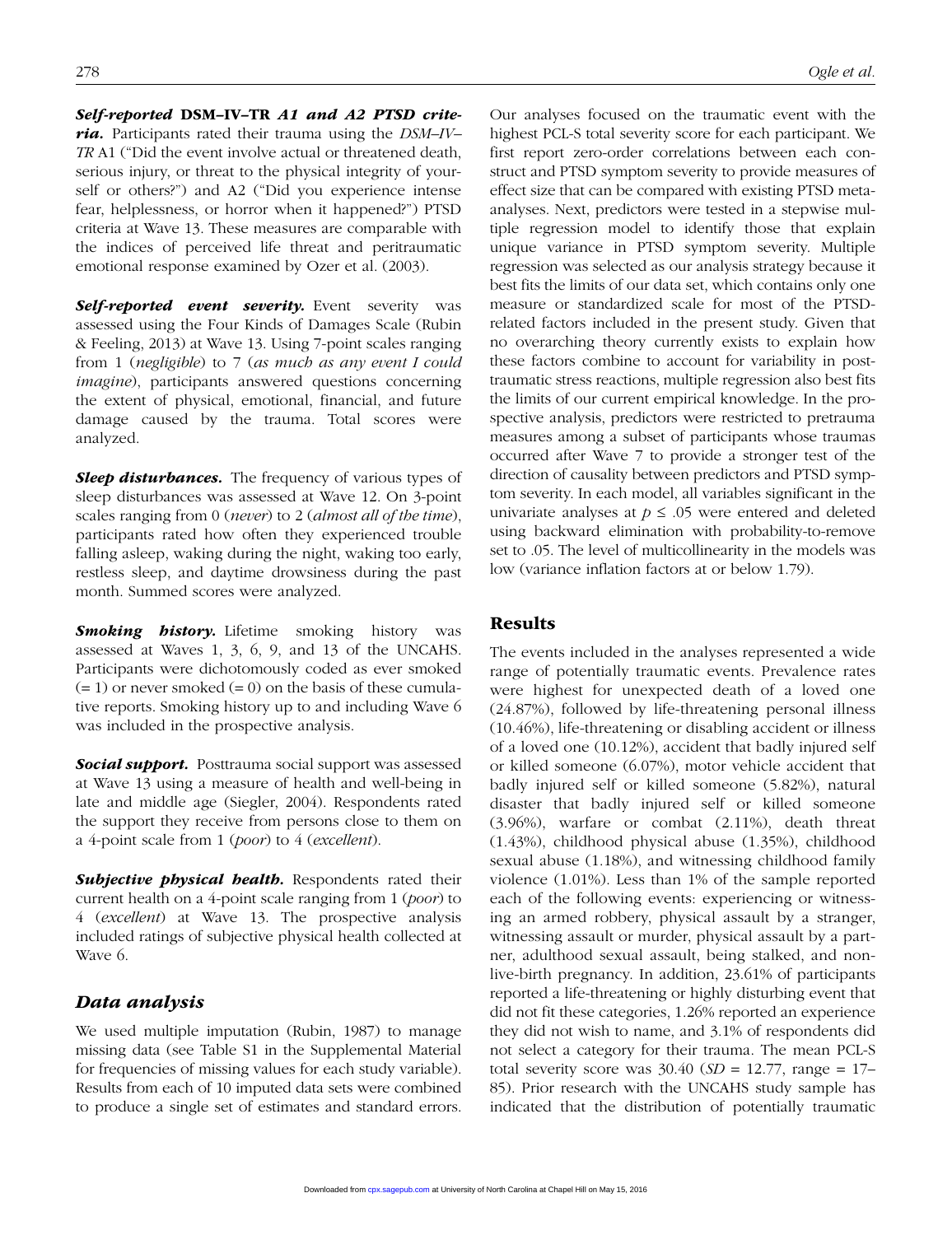events in the UNCAHS is typical of what might be expected for a population of mixed ages and includes frequencies of canonical traumatic stressors that are comparable with results from studies of nationally representative samples (e.g., Kessler, Sonnega, Bromet, Hughes, & Nelson, 1995). For example, 9.73% of the UNCAHS study sample reported sexual assault, 8.28% reported warfare or combat, and 17.32% reported a form of interpersonal violence (i.e., physical assault by partner, physical assault by a stranger, childhood physical abuse; Ogle, Rubin, Berntsen, & Siegler, 2013).

Descriptive information and correlations between PTSD symptom severity and factors that account for it are reported in Table 1 (see Table S2 in the Supplemental Material for correlations among all study variables). Significant associations emerged between PTSD symptom severity and all factors with the exception of demographic characteristics, including age, education, and ethnicity, as well as age at trauma, smoking history, and the self-reported *DSM–IV–TR* A1 criterion. Predictors that explained unique variance in PTSD symptom severity in the final model of the multiple regression analysis are shown in the right-most column. Overall, the model explained 56% of the variance in PTSD symptom severity,  $F(12, 1185) = 125.69, p < .001.<sup>2</sup>$  Because involuntary recall, physical reactions to the trauma memory, the emotional intensity of the trauma memory, and hostility can be viewed as related to items on the PCL-S, we tested a regression model with the four PCL-S items related to these predictors removed from the total PCL-S score to ensure that our results were not being driven by potential content overlap. Removal of these items did not substantially decrease the percentage of variance explained  $(R^2 =$ .52). Thus, the predictive value of the phenomenological characteristics of the trauma memory and hostility remained strong after we accounted for content overlap.

Table 2 contains descriptive information and correlations between PTSD symptom severity and each factor included in the prospective analysis. Results from the final model of the regression are shown in the right-most column. Overall, the model explained 16% of the variance in PTSD symptom severity,  $F(4, 644) = 29.47, p < .001$ <sup>3</sup>

# **Discussion**

In the present study, we examined the relations between current PTSD symptom severity and an extensive set of factors associated with PTSD symptoms in a nonclinical sample of older adults. Because the longitudinal study from which our data were drawn contained measures of nearly all of the constructs identified as PTSD risk factors in previous meta-analytic research in addition to several individual difference and health-related variables shown to predict symptoms and diagnosis in the adult PTSD

literature, we were able to test a relatively comprehensive set of factors in a single model to determine their unique and combined utility in explaining PTSD symptom severity. Overall, individual difference measures assessed after the target trauma occurred, including insecure attachment, depressive symptoms, and a lower perceived ability to cope with stress, in addition to measures related to the current trauma memory, including selfrated severity, centrality to identity, frequency of involuntary recall, and the strength of visceral reactions to the memory, emerged as strong statistical predictors of PTSD symptom severity, whereas pretrauma factors, such as sociodemographic characteristics and parental history of psychopathology, did not. These findings are consistent with results from meta-analyses of PTSD risk factors in showing that factors that are more temporally proximal to the traumatic exposure better account for variance in PTSD symptom severity than do factors that are more distal to the trauma. For instance, Ozer et al. (2003) found that posttrauma risk factors, including reports of event severity and peritraumatic emotionality, had larger effect sizes than did pretrauma risk factors, including previous trauma exposure and prior psychological adjustment. Likewise, Brewin et al. (2000) found that posttrauma social support and life stress encountered after the trauma were the strongest correlates of PTSD severity. Of the 12 factors that explained unique variance in PTSD symptom severity in the present study, only one—history of depression diagnosis—could be classified as a characteristic of the individual's life that may have predated the target trauma.

Our findings also support memory-based theories of PTSD in which characteristics of the individual's current memory of the trauma promote the development and maintenance of PTSD symptoms (Rubin, Berntsen, & Bohni, 2008; Rubin, Boals, & Berntsen, 2008; Rubin et al., 2011). Specifically, the autobiographical memory theory of PTSD contends that the intensity of the trauma memory, the frequency of voluntary and involuntary recall, and the centrality of the memory to the person's identity combine to account for PTSD symptoms by increasing the rehearsal and maintenance of the trauma memory and by reciprocally promoting each other. Consistent with this theoretical model, results from the present study showed that the frequency of involuntary recall, the intensity of physical reactions to the trauma memory, and event centrality emerged as unique predictors of PTSD symptoms in the multivariate analyses. Notably, none of these constructs were examined in the extant meta-analyses of PTSD risk factors, in large part because earlier studies did not include them. Furthermore, in contrast to many of the risk factors identified by Brewin et al. (2000), Orth and Weiland (2006), and Ozer et al. (2003), such as general childhood adversity and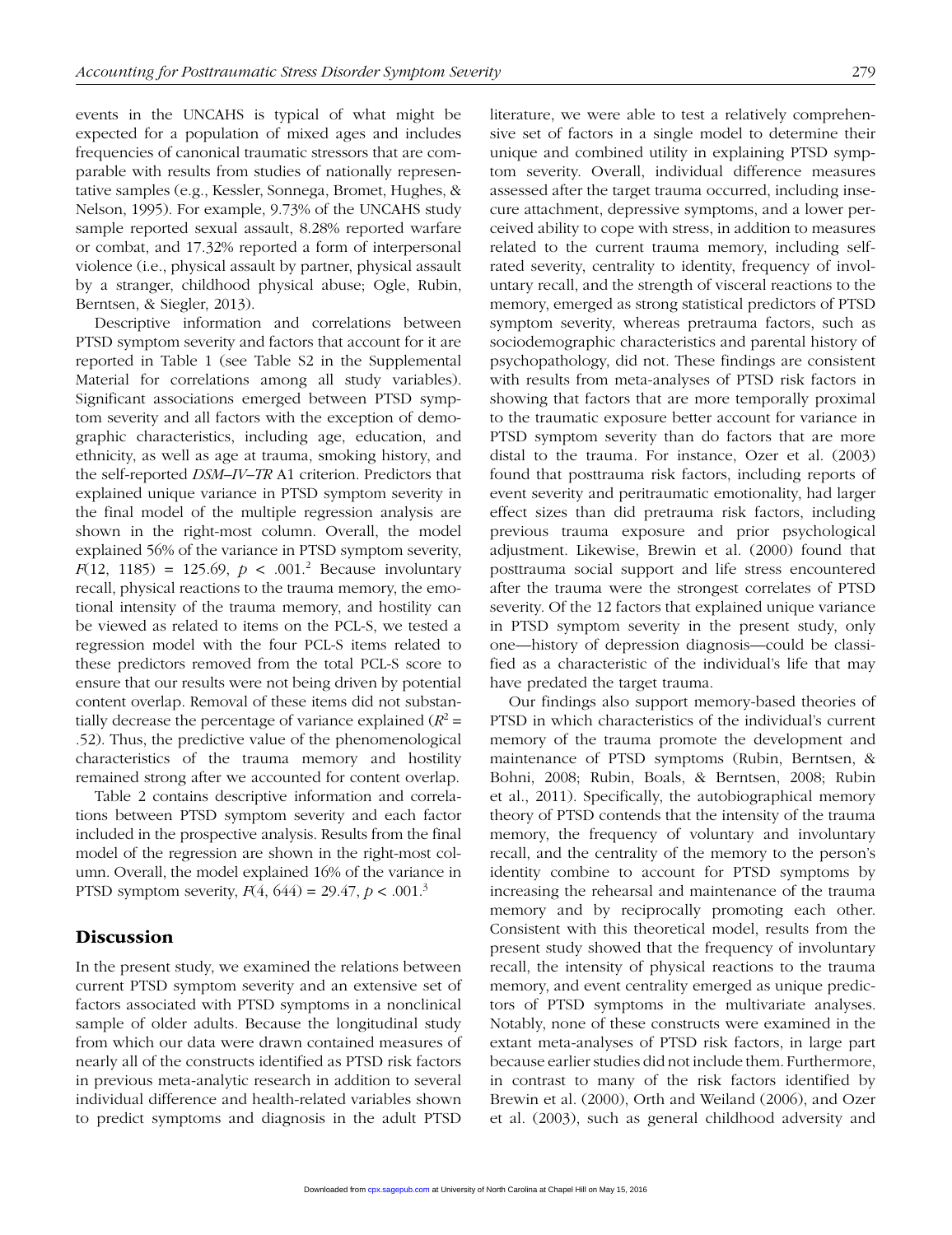| Predictors                          | $\boldsymbol{M}$  | $r$ with PCL-S | $\beta$    |
|-------------------------------------|-------------------|----------------|------------|
| Demographic measures                |                   |                |            |
| Age                                 | 63.43(2.78)       | .01            |            |
| Education                           | 6.27(1.39)        | $-.05$         |            |
| Ethnic minority status (%)          | 0.67              | .05            |            |
| Female gender (%)                   | 38.70             | $.08**$        |            |
| Annual household income             | \$70,000-\$99,999 | $-.09**$       |            |
| Health and trauma history measures  |                   |                |            |
| Maternal psychopathology (%)        | 17.03             | $.09**$        |            |
| Paternal psychopathology (%)        | 8.52              | $.08*$         |            |
| Childhood abuse (%)                 | 15.01             | $.13***$       |            |
| Age at trauma                       | 48.32 (16.68)     | .05            |            |
| Previous traumas                    | 3.42(4.04)        | $.15***$       |            |
| Posttrauma exposure                 | 1.10(2.76)        | $.07**$        | $0.04*$    |
| Sleep disturbances                  | 3.73(1.76)        | $.25***$       |            |
| History of smoking (%)              | 54.05             | .03            |            |
| Subjective physical health          | 3.30(0.66)        | $-.30***$      | $-0.09***$ |
| History of depression diagnosis (%) | 23.02             | $.29***$       | $0.07***$  |
| Depressive symptoms                 | 2.51(3.07)        | $.34***$       | $0.09***$  |
| Individual difference measures      |                   |                |            |
| Attachment anxiety                  | 14.45 (5.38)      | $.39***$       | $0.16***$  |
| Attachment avoidance                | 14.93 (5.67)      | $.19***$       | $0.08***$  |
| Hostility                           | 10.60 (5.99)      | $.25***$       |            |
| Neuroticism                         | 48.76 (10.61)     | $.31***$       |            |
| Coping ability                      | 3.14(0.70)        | $-.32***$      | $-0.06**$  |
| Social support                      | 3.34(0.77)        | $-.25***$      |            |
| Memory-related measures             |                   |                |            |
| Self-reported DSM-IV-TR A1 (%)      | 65.26             | .02            |            |
| Self-reported DSM-IV-TR A2 (%)      | 68.80             | $.26***$       | $0.05*$    |
| Self-rated event severity           | 15.52 (5.58)      | $.51***$       | $0.19***$  |
| Emotional intensity of memory       | 5.32(1.62)        | $.40***$       |            |
| Physical reaction to memory         | 3.65(2.10)        | .49***         | $0.22***$  |
| Voluntary rehearsal                 | 4.98 (1.54)       | $.42***$       |            |
| Involuntary recall                  | 4.36(1.81)        | $.52***$       | $0.20***$  |
| Event centrality                    | 3.27(1.09)        | $.52***$       | $0.13***$  |

Table 1. Descriptive Statistics and Results From Multiple Regression Analysis Predicting Posttraumatic Stress Disorder Symptom Severity (*n* = 1,186)

Note: Standard deviations are shown in parentheses. PCL-S = PTSD Checklist–Stressor Specific Version symptom severity scores; *DSM–IV–TR* = *Diagnostic and Statistical Manual of Mental Disorders* (4th ed., text rev.; American Psychiatric Association, 2000).

\**p* ≤ .05. \*\**p* ≤ .01. \*\*\**p* ≤ .001.

family history of psychopathology, our findings indicate that the constructs that account for the most variance in PTSD symptoms are amenable to change in therapy. In particular, our findings suggest that intervention and treatment programs targeted at altering particular properties of individuals' trauma memories, such as diminishing the physiological impact of the trauma memory and the centrality of the memory to one's personal identity, may show promise in reducing the severity of PTSD symptoms.

The longitudinal design of the UNCAHS also provided the opportunity to prospectively examine relations between a subset of factors assessed prior to the trauma and subsequent PTSD symptoms. Results from this prospective analysis indicated that childhood abuse, depressive symptoms, hostility, and neuroticism predicted greater PTSD symptom severity. Our focus on factors assessed before the target trauma ensured that measurement of the factors was not influenced by exposure to the target trauma itself or by posttraumatic symptoms. This aspect of our design strengthened the support for the status of depressive symptoms, hostility, and neuroticism as predisposing factors for PTSD symptoms rather than as correlates of trauma exposure or posttraumatic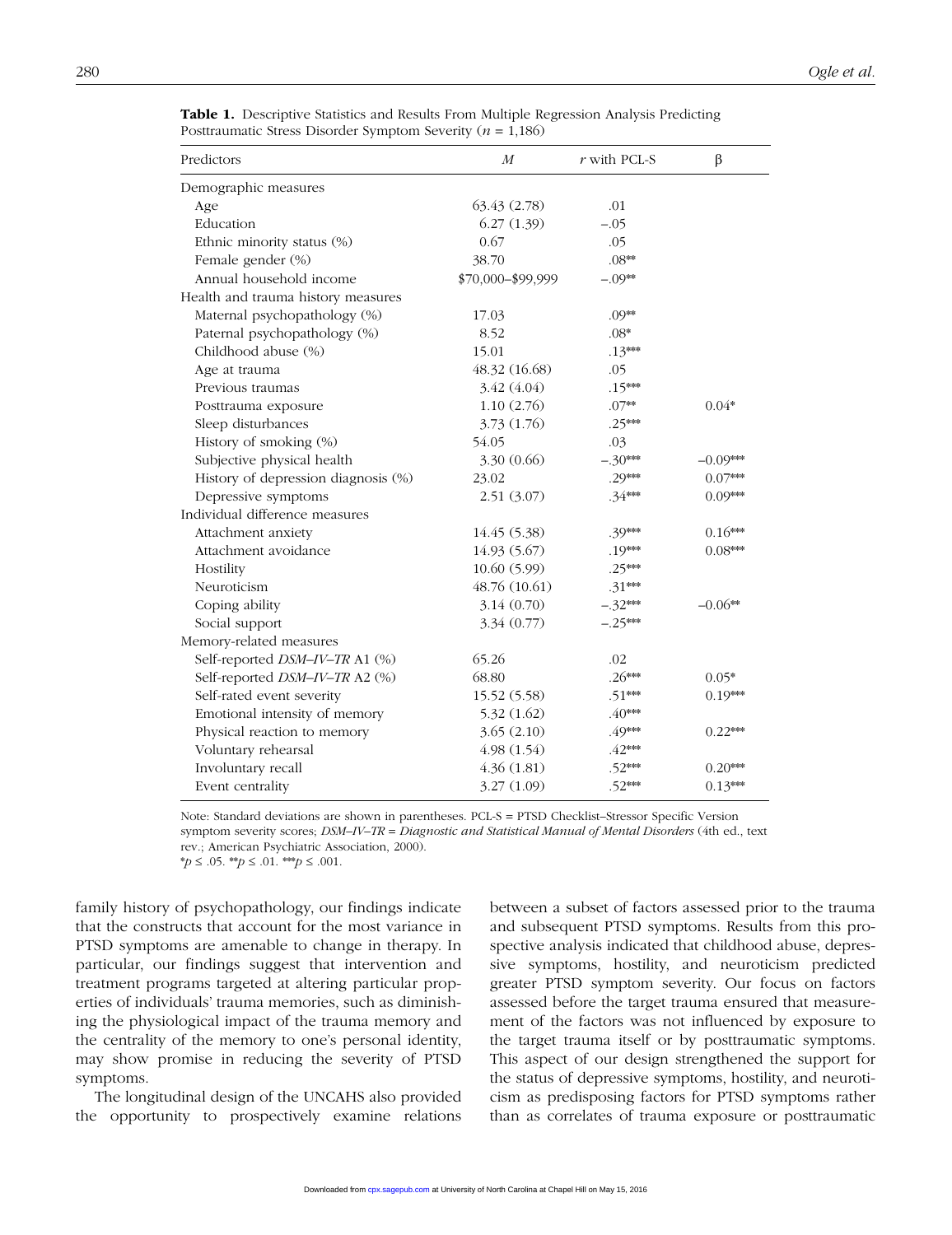| Predictors                          | М                 | $r$ with PCL-S | β         |
|-------------------------------------|-------------------|----------------|-----------|
| Demographic measures                |                   |                |           |
| Age                                 | 63.34 (2.92)      | $-.01$         |           |
| Education                           | 6.27(1.31)        | $-.03$         |           |
| Ethnic minority status (%)          | 0.78              | .07            |           |
| Female gender (%)                   | 39.53             | $.09*$         |           |
| Annual household income             | \$60,000-\$69,999 | $-.07$         |           |
| Health and trauma history measures  |                   |                |           |
| Maternal psychopathology (%)        | 16.90             | $.10**$        |           |
| Paternal psychopathology (%)        | 7.13              | .08            |           |
| Childhood abuse (%)                 | 13.18             | $.12***$       | $0.08*$   |
| Previous traumas                    | 1.96(1.61)        | $.12**$        |           |
| History of smoking $(\%)$           | 13.33             | .04            |           |
| Subjective physical health          | 3.49(0.58)        | $-.18***$      |           |
| History of depression diagnosis (%) | 9.15              | $.15***$       |           |
| Depressive symptoms                 | 7.74 (7.42)       | $.33***$       | $0.20***$ |
| Individual difference measures      |                   |                |           |
| Hostility                           | 13.34 (7.06)      | .19***         | $0.09*$   |
| Neuroticism                         | 48.41 (10.56)     | $.32***$       | $0.19***$ |

Table 2. Descriptive Statistics and Results From Multiple Regression Analysis of Prospective Measures of Posttraumatic Stress Disorder Symptom Severity (*n* = 645)

Note: Standard deviations are shown in parentheses. PCL = PTSD Checklist–Stressor Specific Version symptom severity scores.

\**p* ≤ .05. \*\**p* ≤ .01. \*\*\**p* ≤ .001.

symptoms. Although our finding that depressive symptoms was the only factor to explain unique variance in PTSD symptom severity in both the primary analysis sample and the prospective analysis subsample was somewhat surprising, it should be noted that these two samples varied with respect to both the age distribution of the traumatic events and the types of traumatic events examined. The primary analysis model predicted current PTSD symptoms related to traumas experienced throughout the life course, including categories of traumatic events that can occur only in childhood and adolescence (e.g., childhood abuse), whereas the prospective analysis investigated PTSD symptoms linked to traumas that occurred during a 15-year period in midlife and older adulthood. The differences in the results obtained from these two models might be expected if statistical predictors of PTSD symptoms related to early life traumas are different from predictors of symptoms related to adulthood traumas. Consistent with this idea, results found by Breslau, Davis, and Andrewski (1995) showed that risk factors for exposure to traumatic events varied as a function of whether the trauma occurred in childhood or in adulthood. Additional research is needed to clarify potential differences in predictors of PTSD symptoms related to early life versus adulthood traumas.

Although hostility and neuroticism were both positively associated with PTSD symptom severity in the bivariate correlations, contrary to our expectations, hostility and neuroticism each explained unique variance in PTSD symptoms in the prospective analysis model but not in the primary analysis model. The reduction in the explanatory power of these personality factors in the primary analysis may have occurred because they were competing with posttrauma memory–related factors that were more strongly associated with PTSD symptoms. Another possible explanation of the differences in the explanatory power of neuroticism and hostility in the primary versus the prospective analysis is that these personality factors may be more strongly related to the development of PTSD symptoms and less implicated in the persistence of PTSD symptomology. This hypothesis is consistent with results from previous research in which differences were found among risk factors for the development of PTSD symptoms compared with risk factors for chronic trajectories of the disorder (Koenen, Stellman, Stellman, & Sommer, 2003; Schnurr, Lunney, & Sengupta, 2004). Future research is needed to systematically examine the role of neuroticism and hostility in the development compared with the maintenance of PTSD.

## *Strengths and limitations*

Strengths of the current study include a large sample, a longitudinal design, and our use of many well-validated measures, including the NEO-PI, the Cook-Medley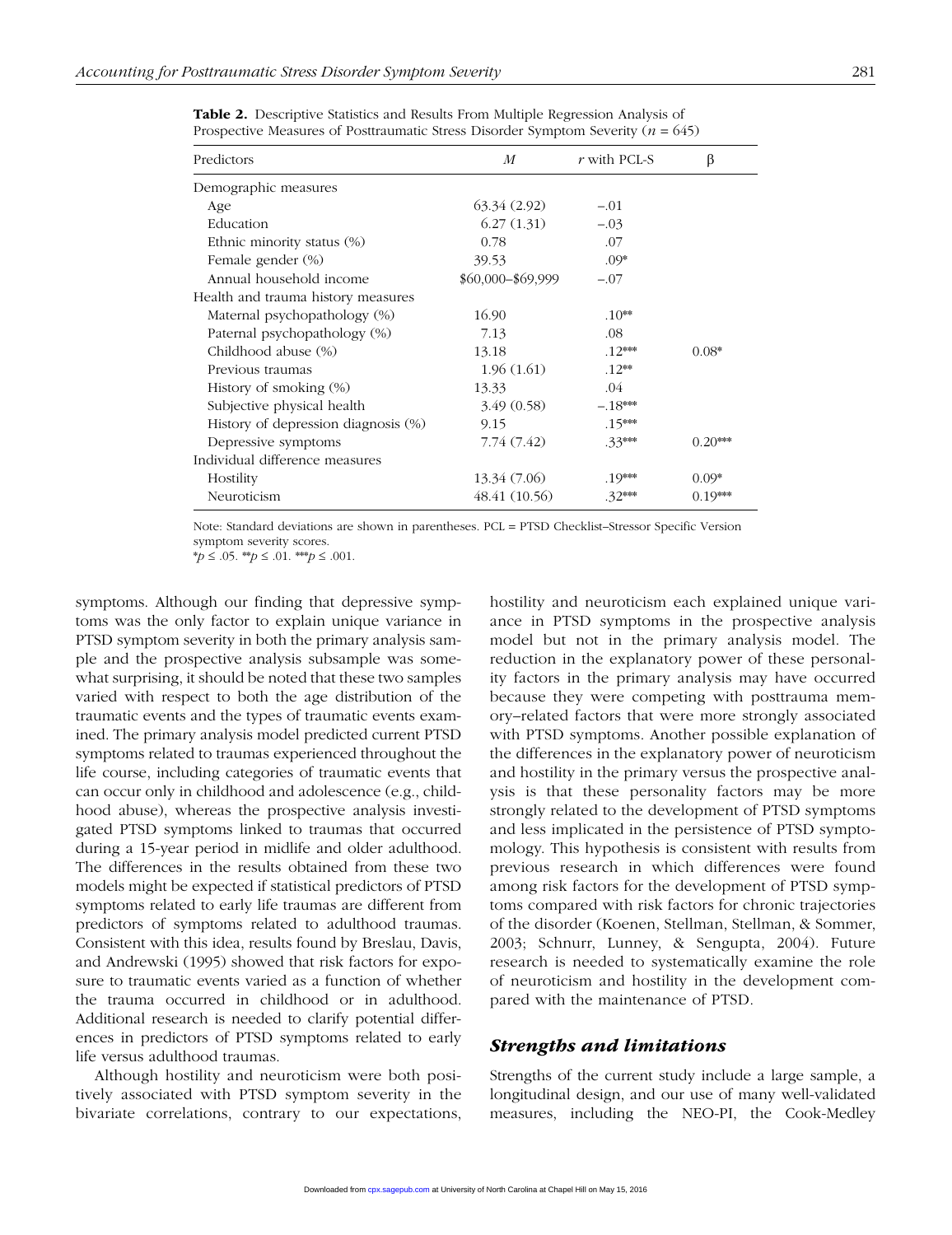Hostility Scale, the CES-D, and the Prime MD. Compared with previous studies of PTSD risk factors, we also tested a more extensive set of factors in a single model, which allowed us to assess the relative predictive utility of each factor in explaining PTSD symptom severity. Another unique aspect of our design was our examination of current PTSD symptoms related to a broad range of traumatic events experienced across the life course, rather than an exclusive focus on adulthood traumas or a single type of traumatic event. Thus, we provide the most comprehensive analysis to date of factors related to PTSD symptoms associated with traumatic events experienced throughout the life course.

Several limitations of the study should also be noted. First, our use of retrospective self-report data concerning traumatic events may have resulted in biased reporting. However, research regarding the validity of retrospective reports indicates that biases typically result in underreporting, at least for childhood traumas (Hardt & Rutter, 2004). Second, the relatively limited educational, ethnocultural, and socioeconomic diversity of the sample restricts the generalizability of our findings to broader community samples. Third, although cross-sectional and prospective research has suggested that low intelligence increases the risk of exposure to traumatic events and the development of PTSD symptoms after exposure (Breslau, Lucia, & Alvarado, 2006; Macklin et al., 1998; McNally & Robinaugh, 2011; McNally & Shin, 1995), intelligence is not directly assessed in the UNCAHS and, therefore, could not be included in the present analysis. It is unlikely that this omission substantially reduced the predictive power of our model, given that low intelligence was among the predictors with the smallest effect sizes in previous meta-analytic research (Brewin et al., 2000) and that the range of intelligence in our study sample may be limited as suggested by the high overall level of education in the UNCAHS. Furthermore, education—which may be considered a proxy measure of intelligence—was not significantly correlated with PTSD symptom severity in the primary analysis or the prospective analysis subsample. Despite these findings, future research should include standardized measures of intelligence.

Fourth, our examination of an older adult sample may limit the generalizability of our results to younger adults, given that different types of traumatic events are more likely to occur during particular periods of the life course. Previous research with the UNCAHS sample has shown that the frequency of unexpected deaths of loved ones increases with age starting in middle adulthood (Ogle et al., 2013). Consistent with this finding, results showed that many older adults in the present study reported that the traumatic event that caused the most severe PTSD symptoms involved the unexpected death of a loved one. Given the symptom overlap between grief and depression, depressive symptom scores included in the present study may also reflect symptoms of grief. Future research on posttraumatic stress in older adults should incorporate standardized measures of bereavement to distinguish grief symptoms from potential overlapping symptoms of other posttraumatic outcomes, including PTSD and depression.

Fifth, replication of our findings is needed as a result of our analysis of factors that were assessed with few or single items (e.g., coping ability, social support). Although brief assessments are common in epidemiological research because they make it possible to measure a large number of constructs within a single longitudinal cohort study, the unknown validity of these measures may have compromised the reliability of the assessments and underestimated the influence of these factors. Other single-item subjective measures (e.g., self-rated health), however, are well-established predictors of psychological outcomes, including well-being and depression (e.g., Ambresin, Dowrick, Lierrman, & Gunn, 2014; Sneed, Kasen, & Cohen, 2007).

Within the context of these limitations, the present study provides important information on how factors associated with posttraumatic stress combine to explain PTSD symptom severity. Our results indicate that PTSD symptoms are primarily driven by a combination of phenomenological properties of the current trauma memory as well as posttrauma measures of insecure adult attachment, subjective appraisals of event severity, event centrality, and depressive symptoms. Future research should be devoted to identifying the specific processes through which these factors influence the development and persistence of PTSD symptoms.

## Author Contributions

All authors contributed to the study design as well as the design and data collection of Wave 13 of the University of North Carolina Alumni Heart Study from which the posttraumatic stress disorder data were drawn. C. M. Ogle analyzed the data and drafted the manuscript. D. C. Rubin and I. C. Siegler provided critical interpretations and revisions. All authors approved the final version of the manuscript.

# Acknowledgments

We would like to thank Rick Hoyle for his review and comments.

#### Declaration of Conflicting Interests

The authors declared that they had no conflicts of interest with respect to their authorship or the publication of this article.

#### Funding

This work was supported by National Institute of Mental Health Grant R01-MH066079, National Heart, Lung, and Blood Institute Grant P01-HL36587, and the Duke Behavioral Medicine Research Center.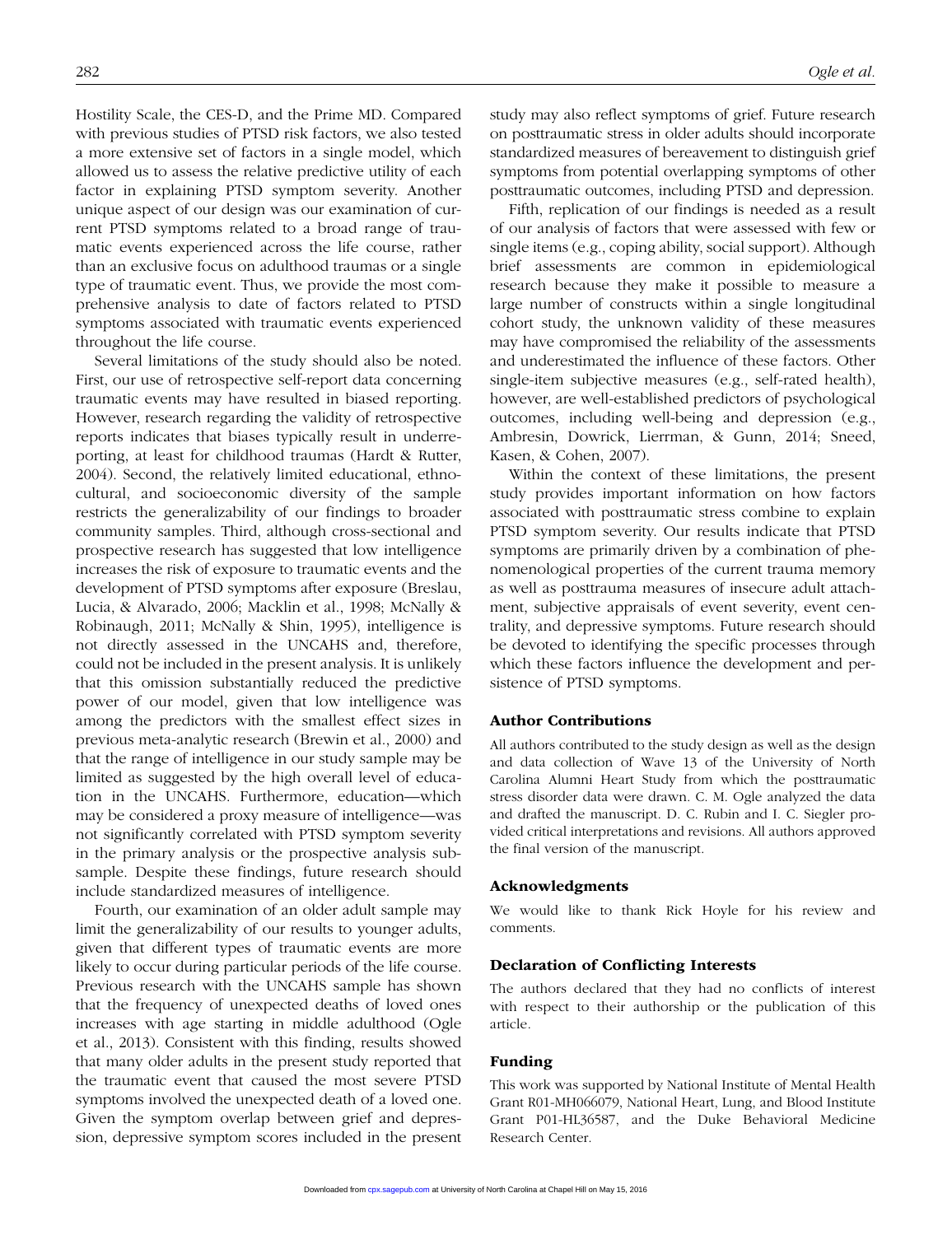#### Supplemental Material

Additional supporting information may be found at [http://](http://cpx.sagepub.com/content/by/supplemental-data) [cpx.sagepub.com/content/by/supplemental-data.](http://cpx.sagepub.com/content/by/supplemental-data)

#### **Notes**

1. In these meta-analyses, the term *risk factor* was used to refer to constructs that correlate with the development or maintenance of PTSD symptom severity or diagnosis. In the present study, to avoid the implication of causality, we refer to measures that correlate with PTSD symptom severity and that were chosen to be independent variables in our analyses as *factors*. We use *prospective measures* to refer to measures assessed before the target trauma occurred. We use *predictor* in the statistical sense in multiple regression and correlational analyses.

2. Results based on individuals with complete data for all study variables ( $n = 866$ ) were not substantially different. The total variance explained was 57%. Compared to the results reported in Table 1, the results from this model indicated that sleep disturbances and gender explained unique variance in PTSD symptom severity, whereas posttrauma exposure did not.

3. Results based on individuals with complete data for all study variables  $(n = 495)$  were not substantially different. The total variance explained was 15%. Predictors in the final regression model were unchanged across samples.

### References

- Alexander, P. C., Anderson, C. L., Brand, B., Schaeffer, C. M., Grelling, B. Z., & Kretz, L. (1998). Adult attachment and long-term effects in survivors of incest. *Child Abuse & Neglect*, *22*, 45–61.
- Ambresin, G., Dowrick, C., Lierrman, L., & Gunn, J. M. (2014). Self-rated health and long-term prognosis of depression. *Annals of Family Medicine*, *12*, 57–65.
- American Psychiatric Association. (2000). *Diagnostic and statistical manual of mental disorders* (4th ed., text rev.). Washington, DC: Author.
- Barefoot, J. C., Dodge, K. A., Peterson, B. L., Dahlstrom, W. G., & Williams, R. B. (1989). The Cook-Medley Hostility Scale: Item content and ability to predict survival. *Psychosomatic Medicine*, *51*, 46–57.
- Benight, C. C., Cieslak, R., Molton, I. R., & Johnson, L. E. (2008). Self-evaluative appraisals of coping capability and posttraumatic distress following motor vehicle accidents. *Journal of Consulting and Clinical Psychology*, *76*, 677–685.
- Benight, C. C., Freyaldenhoven, R., Hughes, J., Ruiz, J. M., Zoesche, T. A., & Lovallo, W. (2000). Coping self-efficacy and psychological distress following the Oklahoma City bombing: A longitudinal analysis. *Journal of Applied Social Psychology*, *30*, 1331–1344.
- Benight, C. C., & Harper, M. L. (2002). Coping self-efficacy perceptions as a mediator between acute stress response and long-term distress following natural disasters. *Journal of Traumatic Stress*, *15*, 177–186.
- Berntsen, D., & Rubin, D. C. (2006). The Centrality of Event Scale: A measure of integrating a trauma into one's identity and its relation to post-traumatic stress disorder symptoms. *Behaviour Research and Therapy*, *44*, 219–231.
- Berntsen, D., & Rubin, D. C. (2007). When a trauma becomes a key to identity: Enhanced integration of trauma memories predicts posttraumatic stress disorder symptoms. *Applied Cognitive Psychology*, *21*, 417–431.
- Berntsen, D., Rubin, D. C., & Siegler, I. C. (2011). Two versions of life: Emotionally negative and positive life events have different roles in the organization of life story and identity. *Emotion*, *11*, 1190–1201.
- Berntsen, D., Willert, M., & Rubin, D. C. (2003). Splintered memories or vivid landmarks? Qualities and organization of traumatic memories with and without PTSD. *Applied Cognitive Psychology*, *17*, 675–693.
- Blake, D., Weathers, F., Nagy, L., Kaloupek, D., Klauminzer, G., Charney, D., & Keane, T. (1990). *Clinician-Administered PTSD Scale (CAPS)*. Boston, MA: National Center for Post-Traumatic Stress Disorder, Behavioral Science Division, Boston VA.
- Blanchard, E. B., Jones-Alexander, J., Buckley, T. C., & Forneris, C. A. (1996). Psychometric properties of the PTSD Checklist (PCL). *Behaviour Research and Therapy*, *34*, 669–673.
- Blix, I., Solberg, Ø., & Heir, T. (2014). Centrality of event and symptoms of posttraumatic stress disorder after the 2011 Oslo bombing attack. *Applied Cognitive Psychology*, *28*, 249–253.
- Boals, A., Hayslip, B., Knowles, L. R., & Banks, J. B. (2012). Perceiving a negative event as central to one's identity partially mediates age differences in posttraumatic stress disorder symptoms. *Journal of Aging and Health*, *24*, 459–474.
- Breslau, N., Davis, G. C., & Andrewski, P. (1995). Risk factors for PTSD-related traumatic events: A prospective analysis. *American Journal of Psychiatry*, *152*, 529–535.
- Breslau, N., Lucia, V. C., & Alvarado, G. F. (2006). Intelligence and other predisposing factors in exposure to trauma and posttraumatic stress disorder. *Archives of General Psychiatry*, *63*, 1238–1245.
- Breslau, N., & Schultz, L. (2013). Neuroticism and post-traumatic stress disorder: A prospective investigation. *Psychological Medicine*, *43*, 1697–1702.
- Brewin, C. R., Andrews, B., & Valentine, J. D. (2000). Metaanalysis of risk factors for posttraumatic stress disorder in trauma-exposed adults. *Journal of Consulting and Clinical Psychology*, *68*, 748–766.
- Brown, A. D., Antonius, D., Kramer, M., Root, J. C., & Hirst, W. (2010). Trauma centrality and PTSD in veterans returning from Iraq and Afghanistan. *Journal of Traumatic Stress*, *23*, 496–499.
- Cloitre, M., Stolbach, B. C., Herman, J. L., van der Kolk, B., Pynoos, R., Wang, J., & Petkova, E. (2009). A developmental approach to complex PTSD: Childhood and adult cumulative trauma as predictors of symptom complexity. *Journal of Traumatic Stress*, *22*, 399–408.
- Colbert, J. S., & Krause, N. (2009). Witnessing violence across the life course, depressive symptoms, and alcohol use among older persons. *Health Education & Behavior*, *36*, 259–277.
- Cook, W., & Medley, D. (1954). Proposed hostility and pharisaic-virtue scales from the MMPI. *Journal of Applied Psychology*, *38*, 414–418.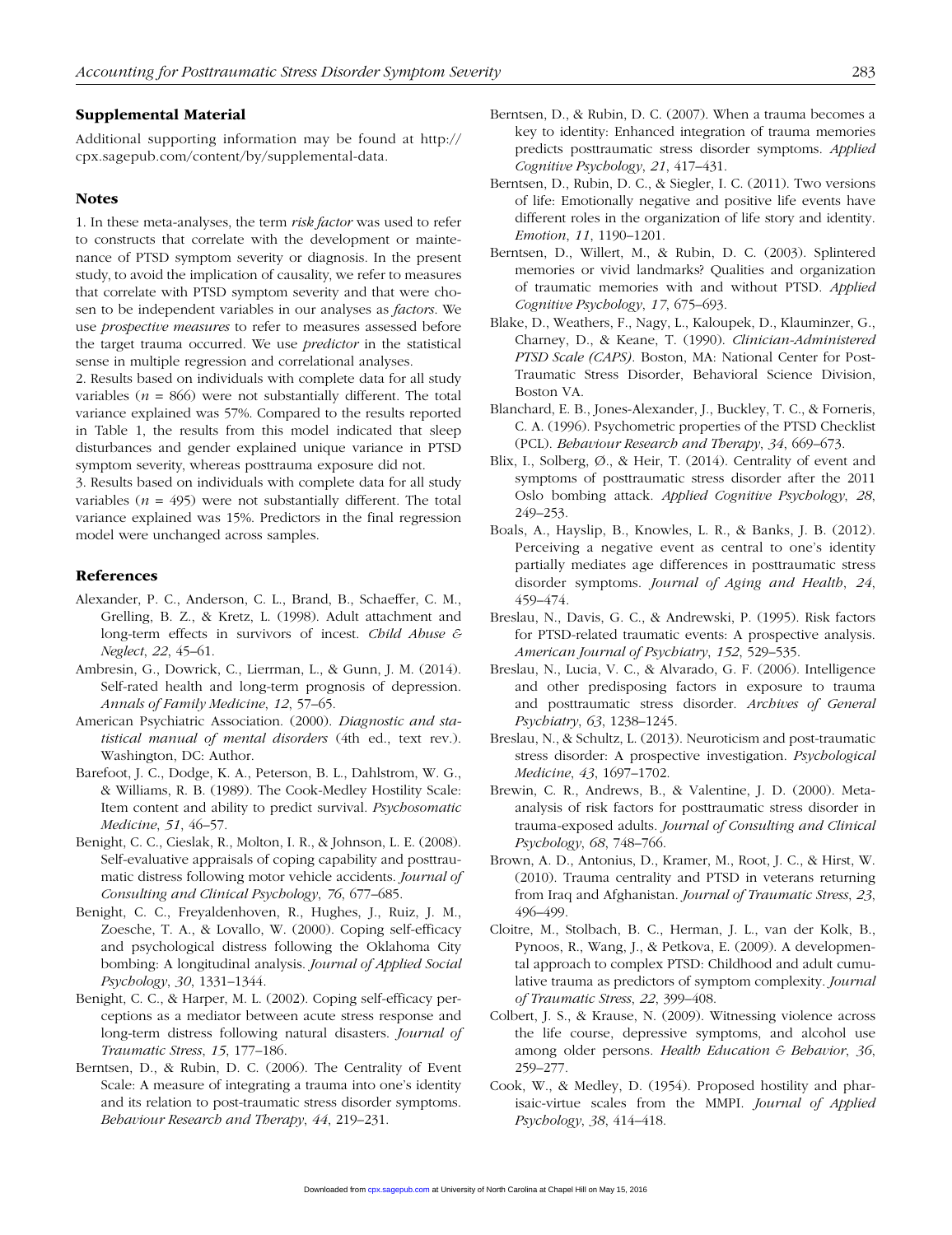- Costa, P. T., & McCrae, R. R. (1990). Personality: Another "hidden factor" in stress research. *Psychological Inquiry*, *1*, 22–24.
- Costa, P. T., & McCrae, R. R. (1992). *Revised NEO Personality Inventory (NEO-PI-R)*. Odessa, FL: Psychological Assessment Resources.
- Cox, B. J., MacPherson, P. S. R., Enns, M. W., & McWilliams, L. A. (2004). Neuroticism and self-criticism associated with posttraumatic stress disorder in a nationally representative sample. *Behaviour Research and Therapy*, *42*, 105–114.
- Dieperink, M., Leskela, J., Thuras, P., & Engdahl, B. (2001). Attachment style classification and posttraumatic stress disorder in former prisoners of war. *American Journal of Orthopsychiatry*, *71*, 374–378.
- Ehring, T., Ehlers, A., & Glucksman, E. (2008). Do cognitive models help in predicting the severity of posttraumatic stress disorder, phobia, and depression after motor vehicle accidents? A prospective longitudinal study. *Journal of Consulting and Clinical Psychology*, *76*, 219–230.
- Fairholme, C. P., Nosen, E. L., Nilini, Y. I., Schumacher, J. A., Tull, M. T., & Coffey, S. F. (2013). Sleep disturbance and emotion dysregulation as transdiagnostic processes in a comorbid sample. *Behaviour Research and Therapy*, *51*, 540–546.
- Fraley, R. C., Fazzari, D. A., Bonanno, G. A., & Dekel, S. (2006). Attachment and psychological adaptation in high exposure survivors of the September 11th attack on the World Trade Center. *Personality and Social Psychology Bulletin*, *32*, 538–551.
- Fraley, R. C., & Shaver, P. R. (1997). Adult attachment and the suppression of unwanted thoughts. *Journal of Personality and Social Psychology*, *73*, 1080–1091.
- Frazier, P. A., Gavian, M., Hirai, R., Park, C., Tennen, H., Tomich, P., & Tashiro, T. (2011). Prospective predictors of posttraumatic stress disorder symptoms: Direct and mediated relations. *Psychological Trauma: Theory, Research, Practice, and Policy*, *3*, 27–36.
- Fu, S. S., McFall, M., Saxon, A. J., Beckham, J. C., Carmody, T. P., Baker, D. G., & Joseph, A. M. (2007). Post-traumatic stress disorder and smoking: A systematic review. *Nicotine & Tobacco Research*, *9*, 1071–1084.
- Germain, A. (2013). Sleep disturbances as the hallmark of PTSD: Where are we now? *American Journal of Psychiatry*, *170*, 372–382.
- Hardt, J., & Rutter, M. (2004). Validity of adult retrospective reports of adverse childhood experiences: Review of the evidence. *Journal of Child Psychology and Psychiatry*, *45*, 260–273.
- Harvey, A. G., & Bryant, R. A. (1998). The relationship between acute stress disorder and posttraumatic stress disorder: A prospective evaluation of motor vehicle accident survivors. *Journal of Consulting and Clinical Psychology*, *66*, 507–512.
- Harvey, A., Murray, G., Chandler, R. A., & Soehner, A. (2011). Sleep disturbance as transdiagnostic: Consideration of neurobiological mechanisms. *Clinical Psychology Review*, *31*, 225–235.
- Hiskey, S., Luckie, M., Davies, S., & Brewin, C. R. (2008). The emergence of posttraumatic distress in later life: A review. *Journal of Geriatric Psychiatry and Neurology*, *21*, 232–241.
- Holeva, V., & Tarrier, N. (2001). Personality and peritraumatic dissociation in the prediction of PTSD in victims of road traffic accidents. *Journal of Psychosomatic Research*, *51*, 687–692.
- Hooker, K., Hoppmann, C., & Siegler, I. C. (2010). Personality: Life span compass for health. *Annual Review of Gerontology and Geriatrics*, *30*, 201–232.
- Kanninen, K., Punamaki, R., & Quota, S. (2003). Personality and trauma: Adult attachment and post-traumatic distress among former political prisoners. *Peace and Conflict: Journal of Peace Psychology*, *9*, 97–126.
- Kaup, B. A., Ruskin, P. E., & Nyman, G. (1994). Significant life events and PTSD in elderly World War II veterans. *The American Journal of Geriatric Psychiatry*, *2*, 239–243.
- Kessler, R. C., Sonnega, A., Bromet, E., Hughes, M., & Nelson, C. (1995). Posttraumatic stress disorder in the National Comorbidity Survey. *Archives of General Psychiatry*, *52*, 1048–1060.
- Kleim, B., Ehlers, A., & Glucksman, E. (2007). Early predictors of chronic post-traumatic stress disorder in assault survivors. *Psychological Medicine*, *37*, 1457–1467.
- Koenen, K. C., Hitsman, B., Lyons, M. J., Niaura, R., McCaffery, J., Goldberg, J., . . . Tsuang, M. (2005). A twin registry study of the relationship between posttraumatic stress disorder and nicotine dependence in men. *Archives of General Psychiatry*, *62*, 1258–1263.
- Koenen, K. C., Stellman, J. M., Stellman, S. D., & Sommer, J. F. (2003). Risk factors for the course of posttraumatic stress disorder among Vietnam veterans: A 14-year follow-up of American Legionnaires. *Journal of Consulting and Clinical Psychology*, *71*, 980–986.
- Koffel, E., Polusny, M. A., Arbisi, P. A., & Erbes, C. R. (2013). Pre-deployment and nighttime sleep complaints as predictors of post-deployment PTSD and depression in National Guard troops. *Journal of Anxiety Disorders*, *27*, 512–519.
- Koren, D., Amon, I., Lavie, P., & Klein, E. (2002). Sleep complaints as early predictors of posttraumatic stress disorder: A 1-year prospective study of injured survivors of motor vehicle accidents. *American Journal of Psychiatry*, *159*, 855–857.
- Kroenke, K., Spitzer, R. L., & Williams, J. B. (2001). The PHQ-9: Validity of a brief depression severity measure. *Journal of General Internal Medicine*, *16*, 606–613.
- Kubany, E. S., Leisen, M. B., Kaplan, A. S., Watson, S. B., Haynes, S. N., Owens, J. A., & Burns, K. (2000). Development and preliminary validation of a brief broad-spectrum measure of trauma exposure: The Traumatic Life Events Questionnaire. *Psychological Assessment*, *12*, 210–224.
- Macklin, M. L., Metzger, L. J., Litz, B. T., McNally, R. J., Lasko, N. B., Orr, S. P., & Pitman, R. K. (1998). Lower precombat intelligence is a risk factor for posttraumatic stress disorder. *Journal of Consulting and Clinical Psychology*, *66*, 323–326.
- Maunder, R. G., Lancee, W. J., Nolan, R. P., Hunter, J. J., & Tannenbaum, D. W. (2006). The relationship of attachment insecurity to subjective stress and autonomic function during acute stress in healthy adults. *Journal of Psychosomatic Research*, *60*, 283–290.
- McClernon, F. J., Calhoun, P. S., Hertzberg, J. S., Dedert, E. A., & Beckham, J. C. (2013). Associations between smoking and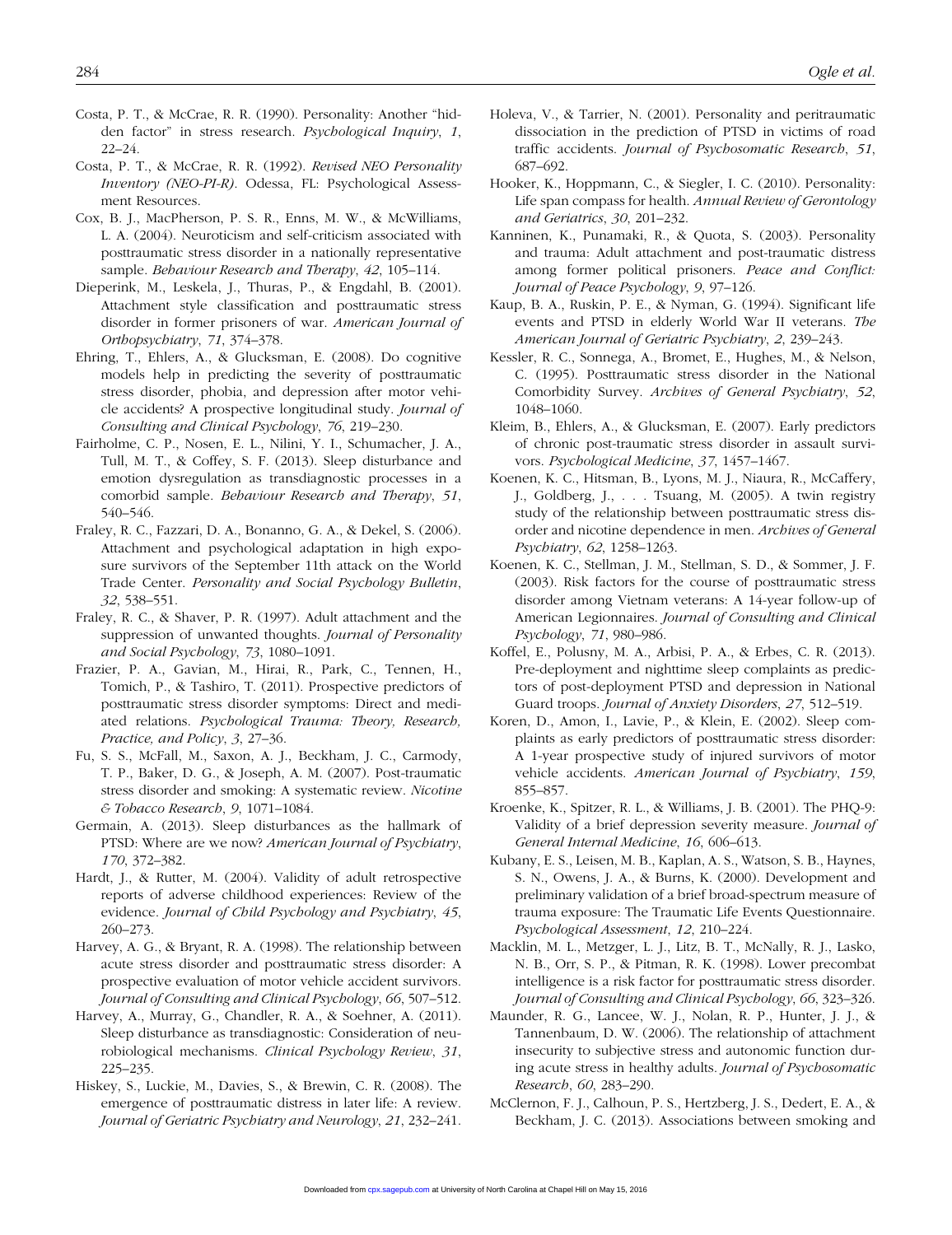psychiatric comorbidity in U.S. Iraq- and Afghanistan-era veterans. *Psychology of Addictive Behaviors*, *27*, 1182–1188.

- McNally, R. J., & Robinaugh, D. J. (2011). Risk factors and posttraumatic stress disorder: Are they especially predictive following exposure to less severe stressors? *Depression and Anxiety*, *28*, 1091–1096.
- McNally, R. J., & Shin, L. M. (1995). Association of intelligence with severity of posttraumatic stress disorder symptoms in Vietnam combat veterans. *American Journal of Psychiatry*, *152*, 936–938.
- Mikulincer, M., & Shaver, P. R. (2007). *Attachment in adulthood: Structure, dynamics, and change*. New York, NY: Guilford Press.
- Mikulincer, M., Shaver, P. R., & Horesh, N. (2006). Attachment bases of emotion regulation and posttraumatic adjustment. In D. K. Snyder, J. Simpson, & J. N. Hughes (Eds.), *Emotion regulation in couples and families: Pathways to dysfunction and health* (pp. 77–99). Washington, DC: American Psychological Association.
- Mikulincer, M., Shaver, P. R., & Pereg, D. (2003). Attachment theory and affect regulation: The dynamics, development, and cognitive consequences of attachment-related strategies. *Motivation and Emotion*, *27*, 77–102.
- Muller, R. T., Sicoli, L. A., & Lemieux, K. E. (2000). Relationship between attachment style and posttraumatic stress symptomatology among adults who report the experience of childhood abuse. *Journal of Traumatic Stress*, *13*, 321–332.
- Ogle, C. M., Rubin, D. C., Berntsen, D., & Siegler, I. C. (2013). The frequency and impact of exposure to potentially traumatic events over the life course. *Clinical Psychological Science*, *1*, 426–434.
- Ogle, C. M., Rubin, D. C., & Siegler, I. C. (2013a). The impact of the developmental timing of trauma exposure on PTSD symptoms and psychosocial functioning among older adults. *Developmental Psychology*, *49*, 2191–2200.
- Ogle, C. M., Rubin, D. C., & Siegler, I. C. (2013b). Cumulative exposure to traumatic events in older adults. *Aging & Mental Health*, *18*, 316–325.
- Ogle, C. M., Rubin, D. C., & Siegler, I. C. (2015). The relation between insecure attachment and posttraumatic stress: Early life versus adulthood traumas. *Psychological Trauma: Theory, Research, Practice, and Policy*. Advance online publication. doi:10.1037/tra0000015
- Orth, U., & Wieland, E. (2006). Anger, hostility, and posttraumatic stress disorder in trauma-exposed adults: A meta-analysis. *Journal of Consulting and Clinical Psychology*, *74*, 698–706.
- Ozer, E. J., Best, S. R., Lipsey, T. L., & Weiss, D. S. (2003). Predictors of posttraumatic stress disorder and symptoms in adults: A meta-analysis. *Psychological Bulletin*, *129*, 52–73.
- Pace-Schott, E. F., Milad, M. R., Orr, S. P., Rauch, S. L., Stickgold, R., & Pitman, R. (2009). Sleep promotes generalization of extinction of conditioned fear. *Sleep*, *32*, 19–26.
- Parslow, R. A., Jorm, A. F., & Christensen, H. (2006). Associations of pre-trauma attributes and trauma exposure with screening positive for PTSD: Analysis of a community-based study of 2085 young adults. *Psychological Medicine*, *36*, 387–395.
- Pietrzak, R. H., & Cook, J. M. (2013). Psychological resilience in older U.S. veterans: Results from the National Health and

Resilience in Veterans Study. *Depression and Anxiety*, *30*, 432–443.

- Pietrzak, R. H., Goldstein, R. B., Southwick, S. M., & Grant, B. F. (2012). Physical health conditions associated with posttraumatic stress disorder in older adults: Results from Wave 2 of the National Epidemiological Survey of Alcohol and Related Conditions. *Journal of the American Geriatrics Society*, *60*, 296–303.
- Radloff, L. S. (1977). The CES-D scale: A self-report depression scale for research in the general population. *Applied Psychological Measurement*, *1*, 385–401.
- Robinaugh, D. J., & McNally, R. J. (2011). Trauma centrality and PTSD symptom severity in adult survivors of childhood sexual abuse. *Journal of Traumatic Stress*, *24*, 483–486.
- Rubin, D. B. (1987). *Multiple imputation for nonresponse in surveys*. New York, NY: Wiley.
- Rubin, D. C., Berntsen, D., & Bohni, M. K. (2008). A memorybased model of posttraumatic stress disorder: Evaluating basic assumptions underlying the PTSD diagnosis. *Psychological Review*, *115*, 985–1011.
- Rubin, D. C., Boals, A., & Berntsen, D. (2008). Memory in posttraumatic stress disorder: Properties of voluntary and involuntary, traumatic and non-traumatic autobiographical memories in people with and without PTSD symptoms. *Journal of Experimental Psychology: General*, *137*, 591–614.
- Rubin, D. C., Boals, A., & Hoyle, R. H. (2014). Narrative centrality and negative affectivity: Independent and interactive contributors to stress reactions. *Journal of Experimental Psychology: General*, *143*, 1159–1170.
- Rubin, D. C., Dennis, M. F., & Beckham, J. C. (2011). Autobiographical memory for stressful events: The role of autobiographical memory in posttraumatic stress disorder. *Consciousness and Cognition*, *20*, 840–856.
- Rubin, D. C., & Feeling, N. (2013). Measuring the severity of negative and traumatic events. *Clinical Psychological Science*, *1*, 375–389.
- Rubin, D. C., Feldman, M. E., & Beckham, J. C. (2004). Reliving, emotions, and fragmentation in the autobiographical memories of veterans diagnosed with PTSD. *Applied Cognitive Psychology*, *18*, 17–35.
- Rubin, D. C., Schrauf, R. W., & Greenberg, D. L. (2003). Belief and recollection of autobiographical memories. *Memory and Cognition*, *31*, 887–901.
- Rubin, D. C., Schrauf, R. W., & Greenberg, D. L. (2004). Stability in autobiographical memories. *Memory*, *12*, 715–721.
- Schnurr, P. P., Lunney, C. A., & Sengupta, A. (2004). Risk factors for the development versus maintenance of posttraumatic stress disorder. *Journal of Traumatic Stress*, *17*, 85–93.
- Siegler, I. C. (2004). *Middle Age Concerns Scale* [Developed for the University of North Carolina Alumni Heart Study]. Durham, NC: Duke University, Behavioral Medicine Research Center.
- Siegler, I. C., Peterson, B. L., Barefoot, J. C., Harvin, S. H., Dahlstrom, W. G., Kaplan, B. H., . . . Williams, R. B. (1992). Using college alumni populations in epidemiologic research: The UNC Alumni Heart Study. *Journal of Clinical Epidemiology*, *45*, 1243–1250.